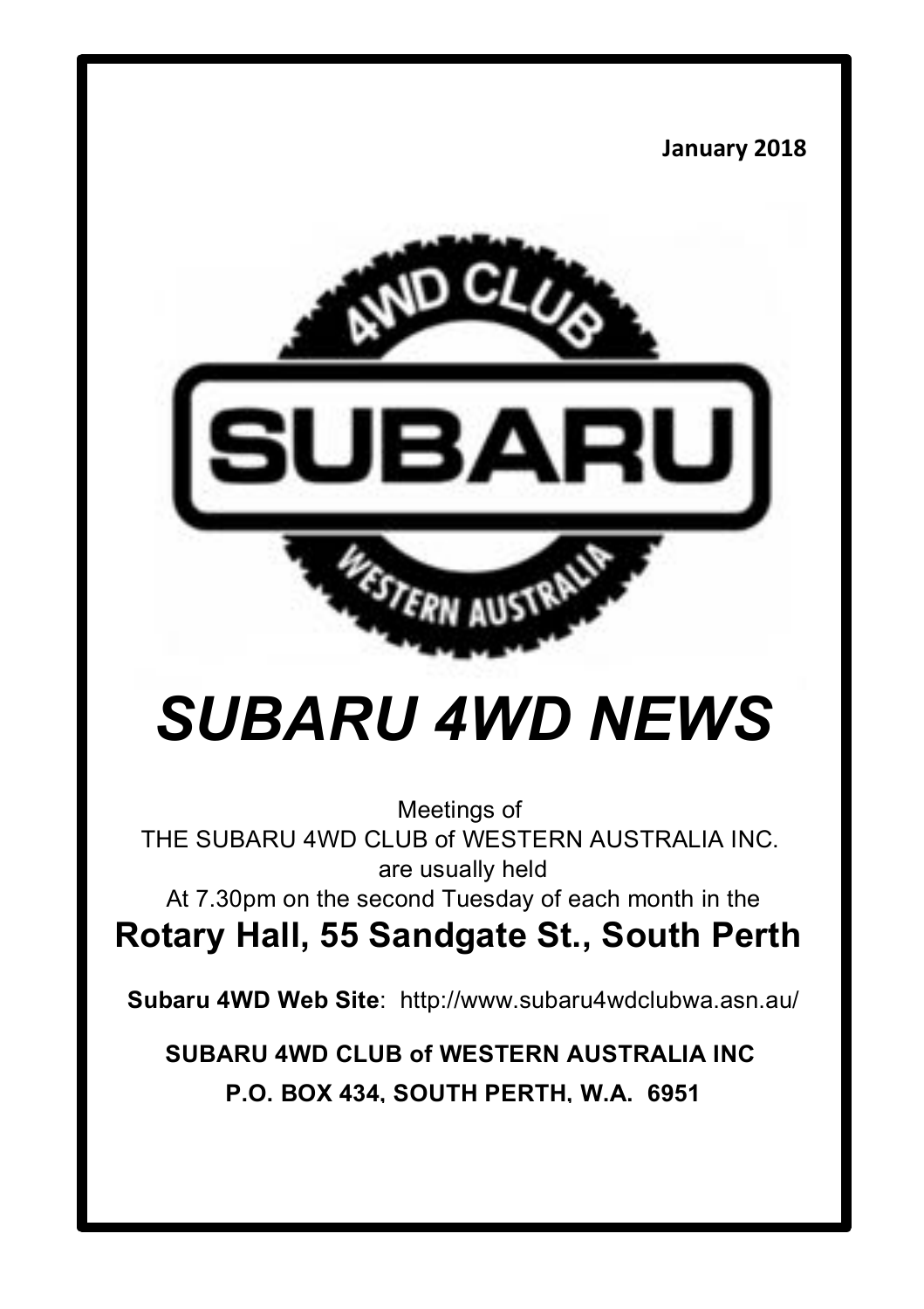#### **2017/2018 COMMITTEE**

| <b>PRESIDENT:</b>               |              | Adrian Longwood                    | 0424 723 558 |  |  |  |
|---------------------------------|--------------|------------------------------------|--------------|--|--|--|
|                                 |              | president@subaru4wdclubwa.asn.au   |              |  |  |  |
| <b>SECRETARY:</b>               |              | Deborah Thyne                      | 0420 791 762 |  |  |  |
|                                 |              | secretary@subaru4wdclubwa.asn.au   |              |  |  |  |
| <b>TREASURER:</b>               |              | <b>Tony Richards</b>               | 9386 7705    |  |  |  |
|                                 |              | treasurer@subaru4wdclubwa.asn.au   |              |  |  |  |
| <b>SOCIAL ORGANISER:</b>        |              | Joy Unno                           | 0429 374 709 |  |  |  |
|                                 |              | social@subaru4wdclubwa.asn.au      |              |  |  |  |
| <b>TRIPS CO-ORDINATOR:</b>      |              | David Peck                         | 0402 177 886 |  |  |  |
|                                 |              | trips@subaru4wdclubwa.asn.au       |              |  |  |  |
| <b>EDITOR:</b>                  |              | <b>Stephan Millett</b>             | 0405 221 845 |  |  |  |
|                                 |              | editor@subaru4wdclubwa.asn.au      |              |  |  |  |
| <b>COMMITTEE MEMBERS:</b>       |              | Katie Maskey 0408 937 924          |              |  |  |  |
| Travis Maskey 0422 815 737      |              | Joanne Norton 0411 151 024         |              |  |  |  |
| Alex Tayler                     | 0439 929 373 | Jim Wilcox 0419 040 969            |              |  |  |  |
|                                 |              | comm@subaru4wdclubwa.asn.au        |              |  |  |  |
| <b>MERCHANDISE:</b>             |              | Adrian Longwood0424 723 558        |              |  |  |  |
| <b>WEBMASTER:</b>               |              | <b>Rob Griffiths</b>               | 0411 249 933 |  |  |  |
|                                 |              | Jim Wilcox                         | 0419 040 969 |  |  |  |
| <b>4WD ASSOC DELEGATES:</b>     |              | Adrian Longwood                    | 0424 723 558 |  |  |  |
|                                 |              | <b>Stephan Millett</b>             | 0405 221 845 |  |  |  |
| <b>MEMBERSHIP CO-ORDINATOR:</b> |              | <b>Travis Maskey</b>               | 0422 815 737 |  |  |  |
|                                 |              | membership@subaru4wdclubwa.asn.au  |              |  |  |  |
| <b>PROPERTY OFFICERS:</b>       |              | Tony Richards & Jim Wilcox         |              |  |  |  |
| <b>ENVIRONMENT OFFICER:</b>     |              | Joy Unno                           | 0429 374 709 |  |  |  |
|                                 |              | environment@subaru4wdclubwa.asn.au |              |  |  |  |
| <b>SOCIAL MEDIA:</b>            |              | Jason Moore<br>0423 088 587        |              |  |  |  |

*Club member of the Year 2017-2018:* Adrian Longwood Life members: Fred Offer, Keith Anderson, Jonel Householder, Ray Stewart, Ian Johnson, Peter Andruszkiw, Ron Caunce and Jim Wilcox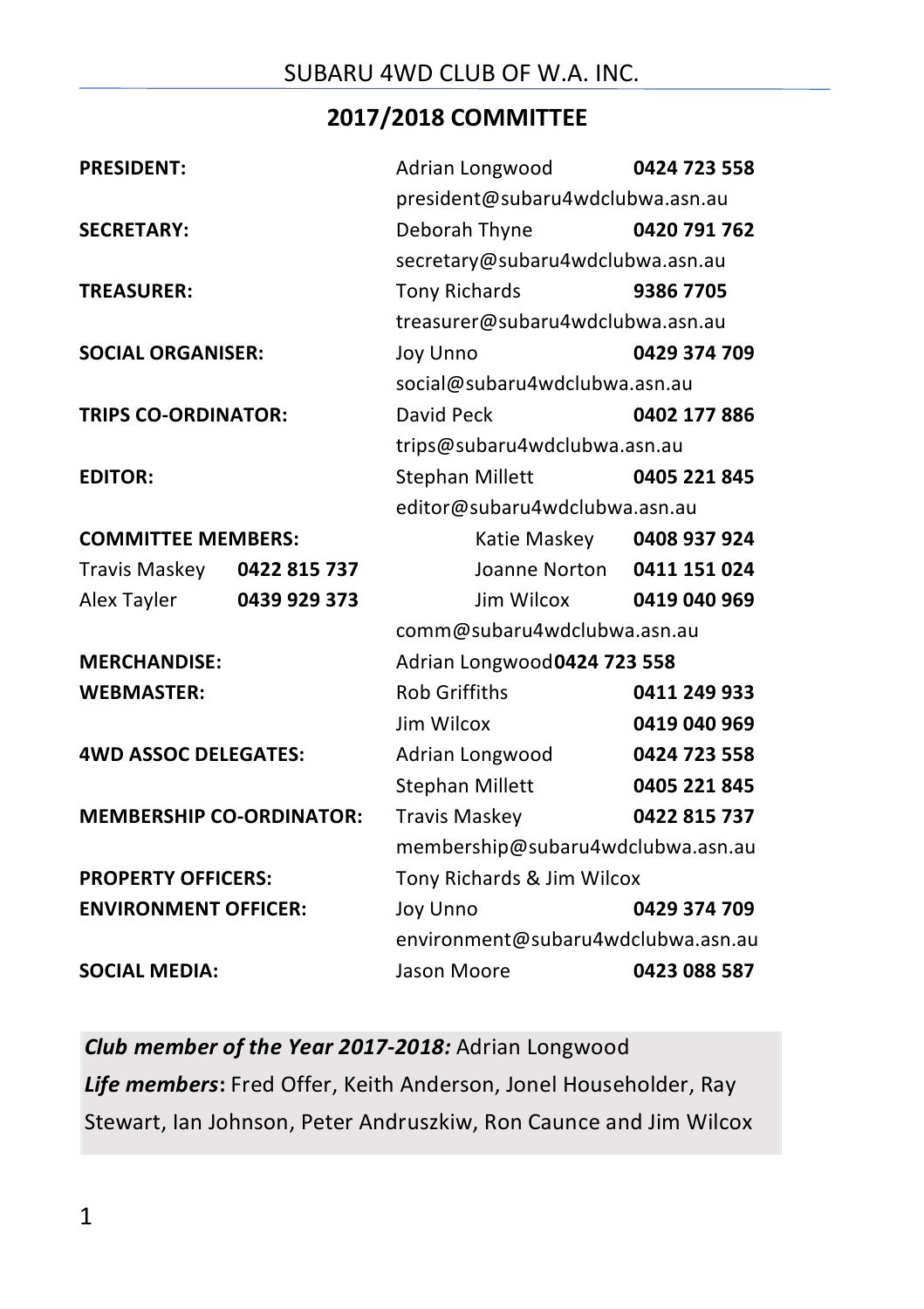#### **PRESIDENT'S REPORT**



#### **Hello Everyone!**

2018 is upon us. Ready or not, it's here and we have some great things ahead for you all. First, our beach run is coming up soon. It's always a lovely day out with some sand driving and a good chance for a swim and other activities. David Peck, the Trips Coordinator, is busy with the committee filling our 2018 trip

calendar, so if there's something you'd like us to fit in, or go to, or even something you would like to lead, please get an email to him or catch him at any meeting so we can do our best to include it.

We will be planning our meeting guest speakers, sponsors, and product nights shortly, with Hema, Ranger Outdoors, and Richard's Tyre Power in the pipeline. How very exciting! Stay tuned.

Last month I brought along some of the Bushranger 4WD gear Xmas Specials, and there's a couple of items still left in stock, so track down last month's mag to see the deals then send me a message to see if it's still available.

With the festive season winding up, summer is still here to stay, so I hope you all are out and about enjoying it. There's plenty to see and do, whether it's with the club or family and friends. We hope you are out there getting good use of your Subaru. I'll be down in the southwest corner early in January before returning in time for the beach run on the Sunday.

Speaking of my absence, Travis Maskey will be chairing the January meeting, so please be on your best behaviour for him.

If you have any 4WD or outdoor industry contacts/experts that are interested in presenting to the club please let the committee know. Any way to gain further understanding of our environment or equipment is valuable.



# **Emergency +**

Load this new emergency app on your phone. It gives quick access to the right service and provides GPS coordinates for your location. It is provide free by WA emergency

services. 

**The Pres, Adrian Longwood.**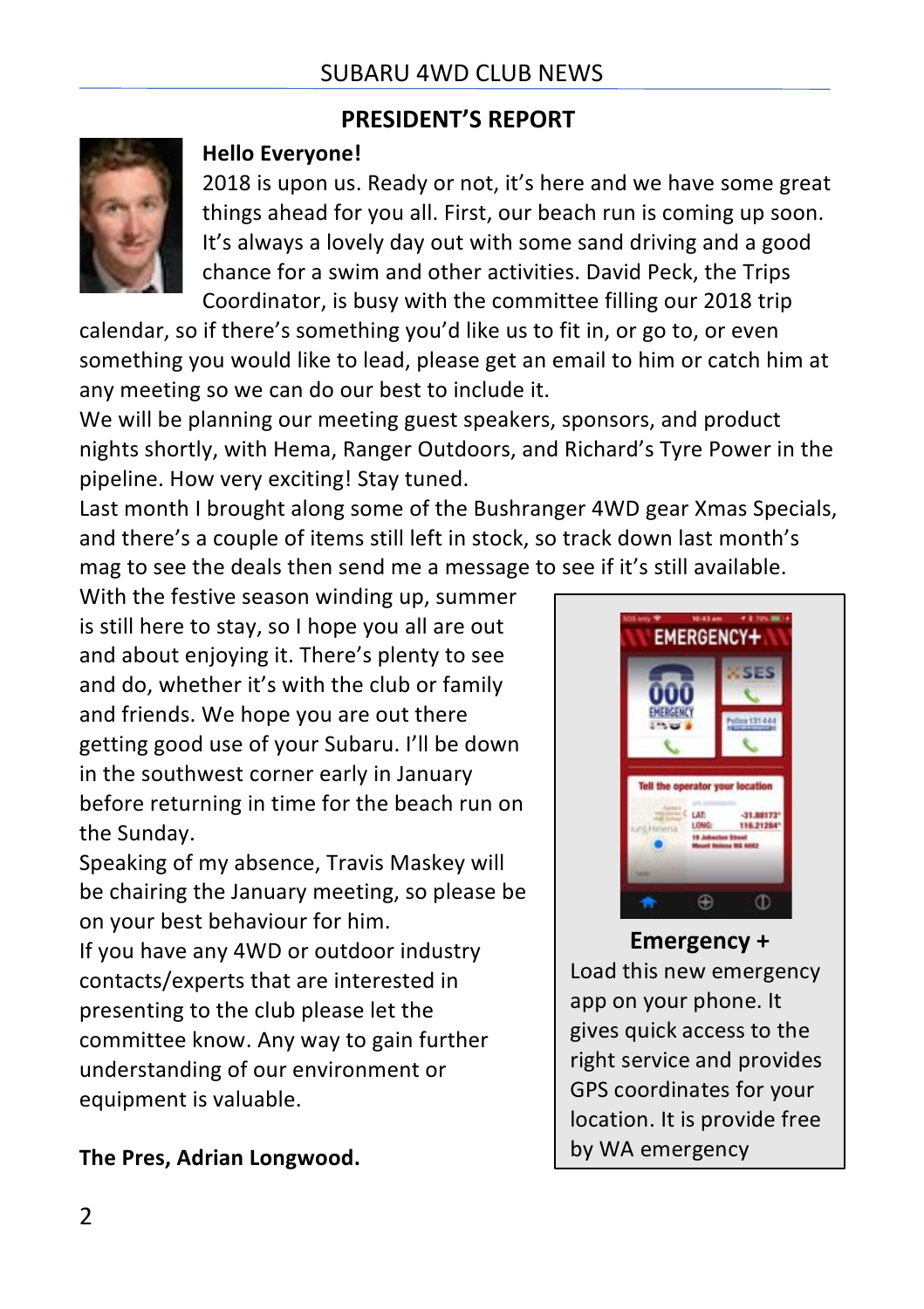#### SUBARU 4WD CLUB OF W A INC.

#### **TRIP COORDINATOR'S REPORT**



#### **Welcome to a brand new year.**

This year, how about making a new year's resolution to be a trip leader. We are looking to increase the pool of trip leaders and we will help you along the way. We usually team you up with an existing trip leader and you co-lead the trip to get an idea of what is required. We have a couple of easy trips, like to

Hoffman's Mill just south of Dwellingup, which would be an ideal place to start.

This year we have a good variety of trips planned already with all the long weekends taken care of. We have some old favourites as well as some new places too. We also have a couple of overnight camps close to Perth planned for normal weekends as they have proved popular before. ANZAC day is on a Wednesday so those who are working book in leave for the Monday & Tuesday as we are planning a 5 day trip to Albany. One of the WA 4WD Association delegates has plotted out the back roads and forestry tracks from Mundaring to Albany and the distance between the way points is 820 km! We plan on being in Albany Tuesday night so people can attend the dawn service there if they wish.Look through the trip promotions in the following pages and start planning.

If anyone knows of any places to go to, or events in the country that we could turn into a trips or social event, please let one of the committee know, as we are always keen to get ideas.

#### **Cheers David Peck**

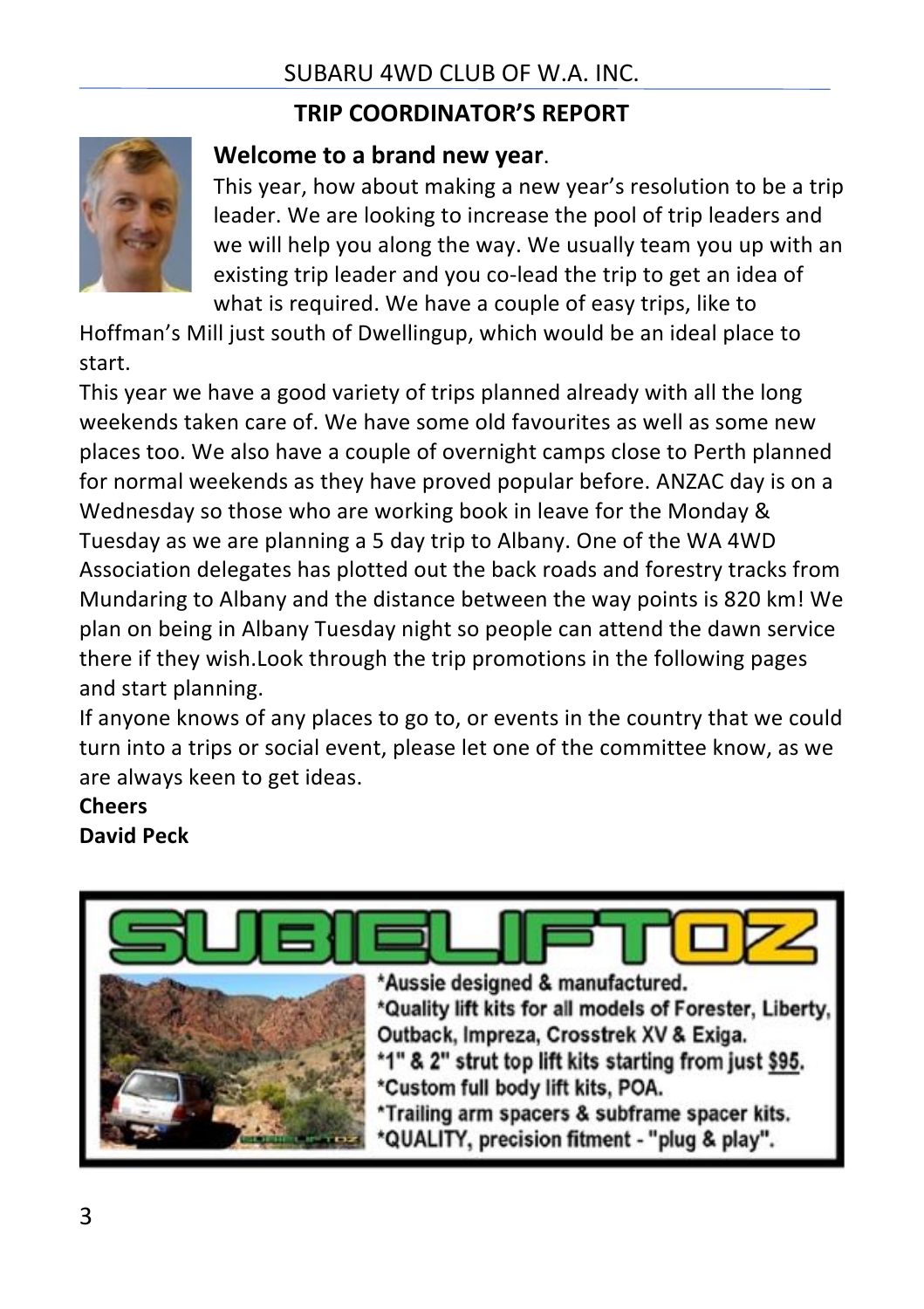#### **NEWS**

# **New meeting room planned** for **the Club in 2018**

From February next year, the Club hopes to have a brand new location for its monthly meetings. The paperwork has not been finalized but plans are well advanced. We are likely to get space in the City of South Perth's newly-completed Ernest Johnson Hall and Pavilion at 97 Hensman Street South Perth. This is just across the park from the Rotary Hall where we now meet. It is planned that we will hold our January monthly meeting in the Rotary Hall and have our meetings in the Ernest Johnson Hall after that. The new meeting room is big enough for our needs, and tables and 





chairs are provided. There are hot water and toilet facilities, including a disabled toilet and the room is air conditioned. For 2018, at least, the hire costs will be the same. **Enter via the red-framed door.**

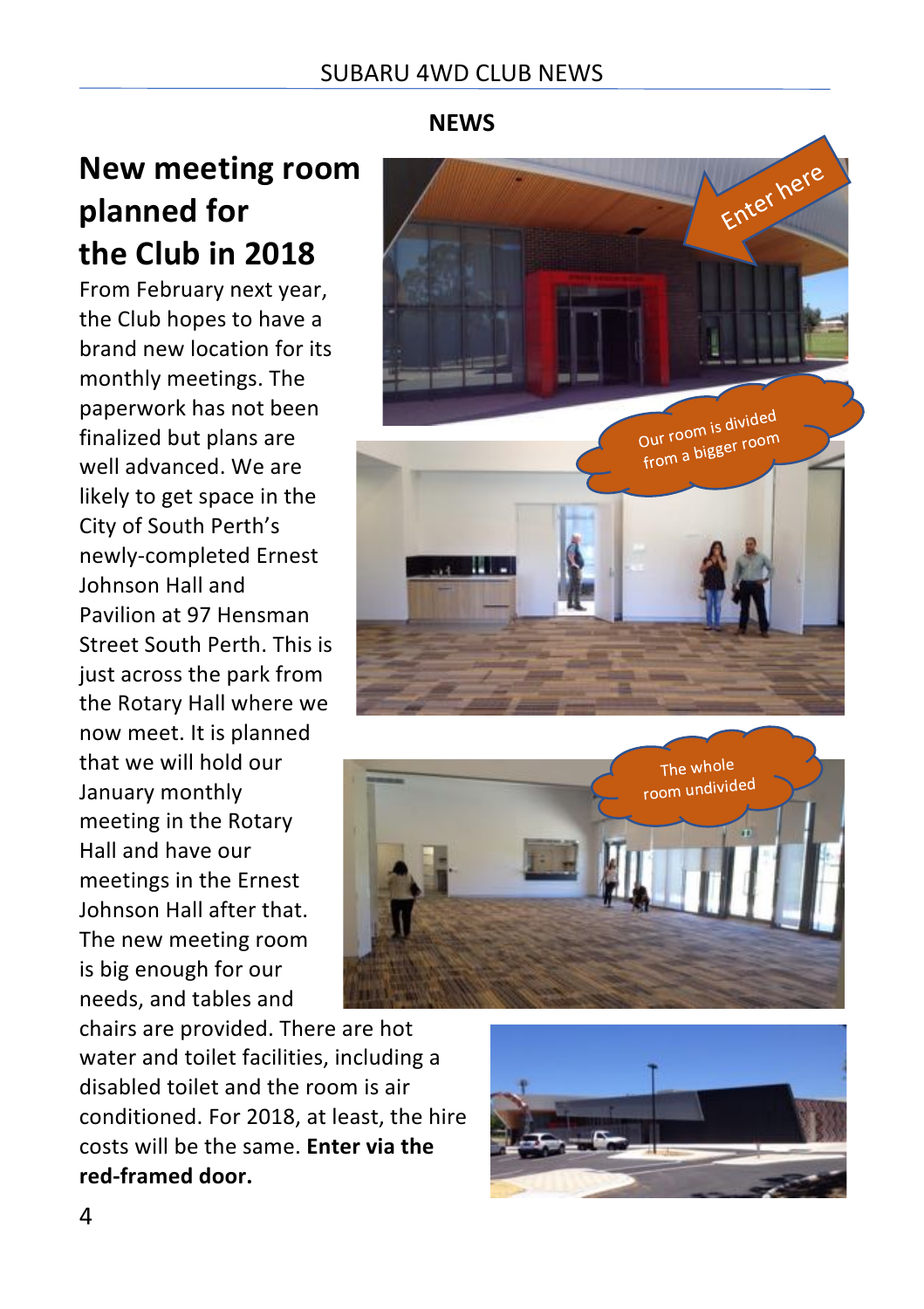

As a 4WD club member receive

### 10% off service and accessories

#### Subaru Osborne Park

435 Scarborough Beach Road, Osborne Park info@subaruosbornepark.com.au www.subaruosbornepark.com.au

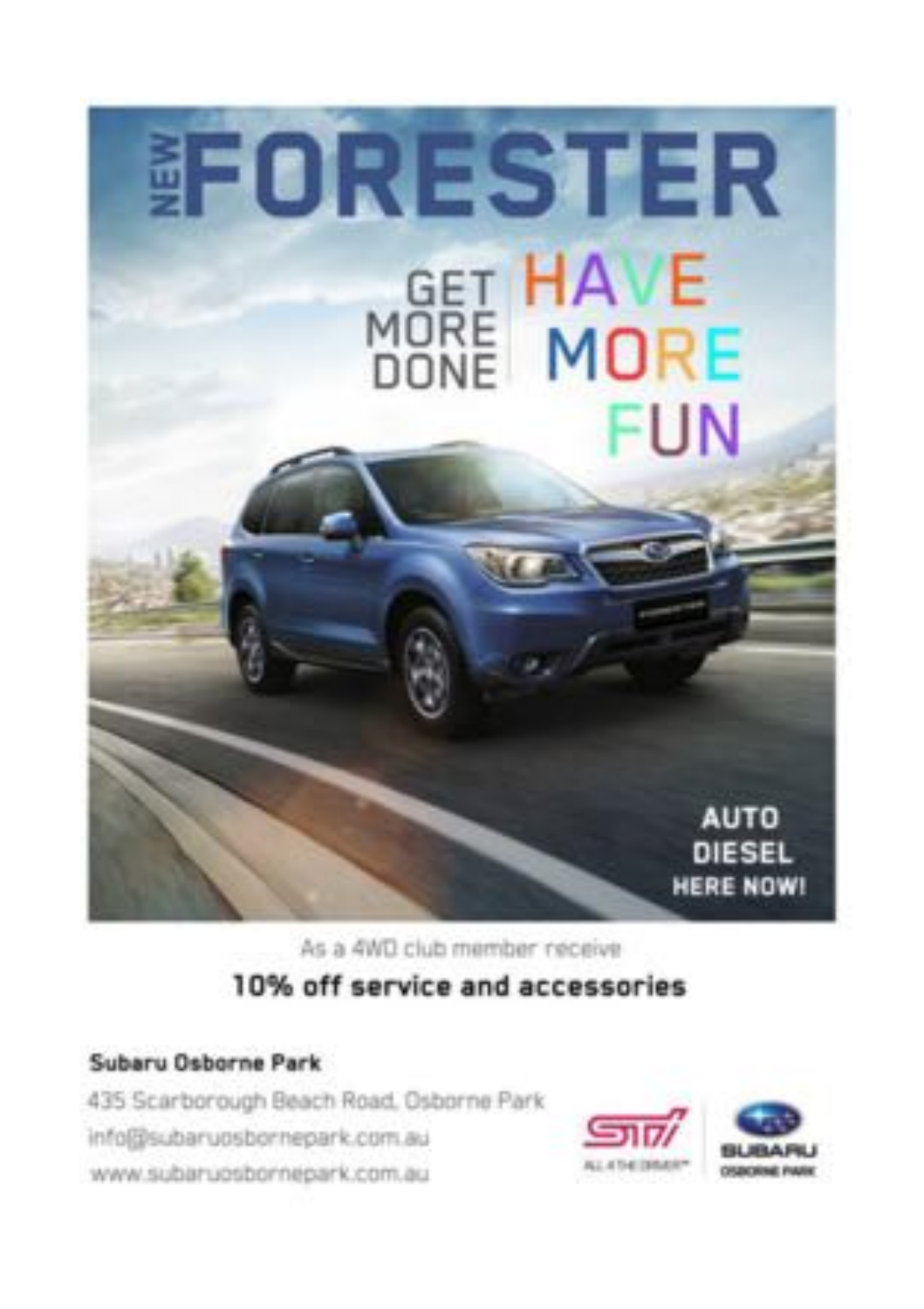#### **NEWS**

# **A-class salvation for Helena and Aurora Ranges**

The WA State government has decided to ban mining in the Helena and Aurora Ranges and make the unique landscape an A-class reserve. This follows the Environmental Protection 

Authority twice rejecting requests to mine the area. The range (Bungalbin to the



traditional owners) is a banded iron-stone formation which includes some of the oldest rocks on the planet and is home to a large variety of flora and flora, some of it unique to the ranges.

#### **Club's long association**

Life Member Ian Johnson writes: "For many years the club has visited the Helena and Aurora Ranges and the adjacent *Great Western Woodlands*. The first club trip to Helena and Aurora was in 1990, then again in 1997 and Easter 2000, when six cars and 11 people chose to go there when their planned trip to Esperance was rained out. This was a fortuitous default resulting from the first of many "*Elsewhere at Easter*" trips due to rain!"



The club newsletter report of the 1990 trip noted the 'vandalism' of the whole hill being surrounded by 'gridlines graded by the mining companies'. Since then the club and individual members have made written submissions and attended seminars and public support meetings. **Cont. p. 7.**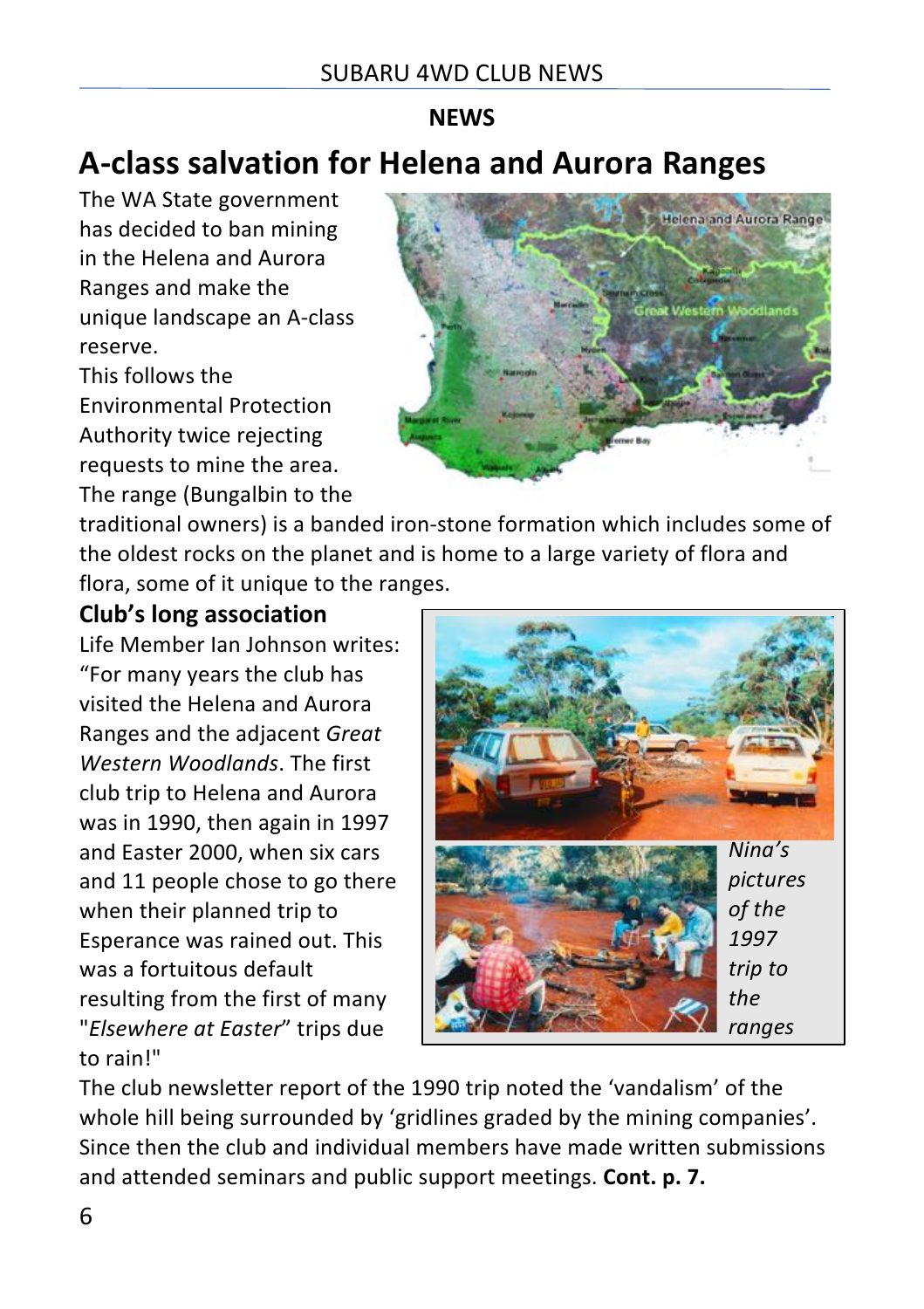#### SUBARU 4WD CLUB OF W A INC.

## **Ranges saved from mining**

**From p. 6.** We also camped there in 2015 in support of efforts to have the area gazetted as an A-class reserve. The ranges are a series of convoluted hills 13km long. The highest point is 704m and the range was named by John (later Sir) Forrest after Helena Aurora Monger, the daughter of John Henry Monger. The range is a healthy unique ecosystem in the largest and healthiest temperate woodlands on earth. The contributions by all-including Club  $members - has$ finally paid off. If you would like to keep up to date; look or join up here: http://helenaa urorarange.com.au/ [which is where the above map is from].



*Out with the old, in with the bright new filter*

#### **Time to check your cabin filter**

Most vehicles have a Cabin air filter to trap pollen and dust. It acts in the same way the air filter for the engine does and like the air filter it needs replacing from time to time.

However, the cabin air filter isn't on the service checklist for any of the service intervals, and is often overlooked. It can easily clog up over time without anyone knowing, making a big difference to airflow. A replacement is around \$80 from local auto parts stores or around half that online. Installation takes around half an hour, but after you've done it once, it's easier. It's a matter of removing the glove box, then a small electrical module to allow you to remove the side lid/panel and slide out the air filter. It is likely to be very dusty and you will wonder how your aircon was still working!

Once removed you slide in the new air filter, and reverse the removal procedure. The procedure varies between models, so ask for assistance from other club members.

For anyone who has been in a convoy a few times on dusty roads, or who has a car older than 5 years, it's certainly about time to replace it. Happy breathing! **Adrian Longwood**.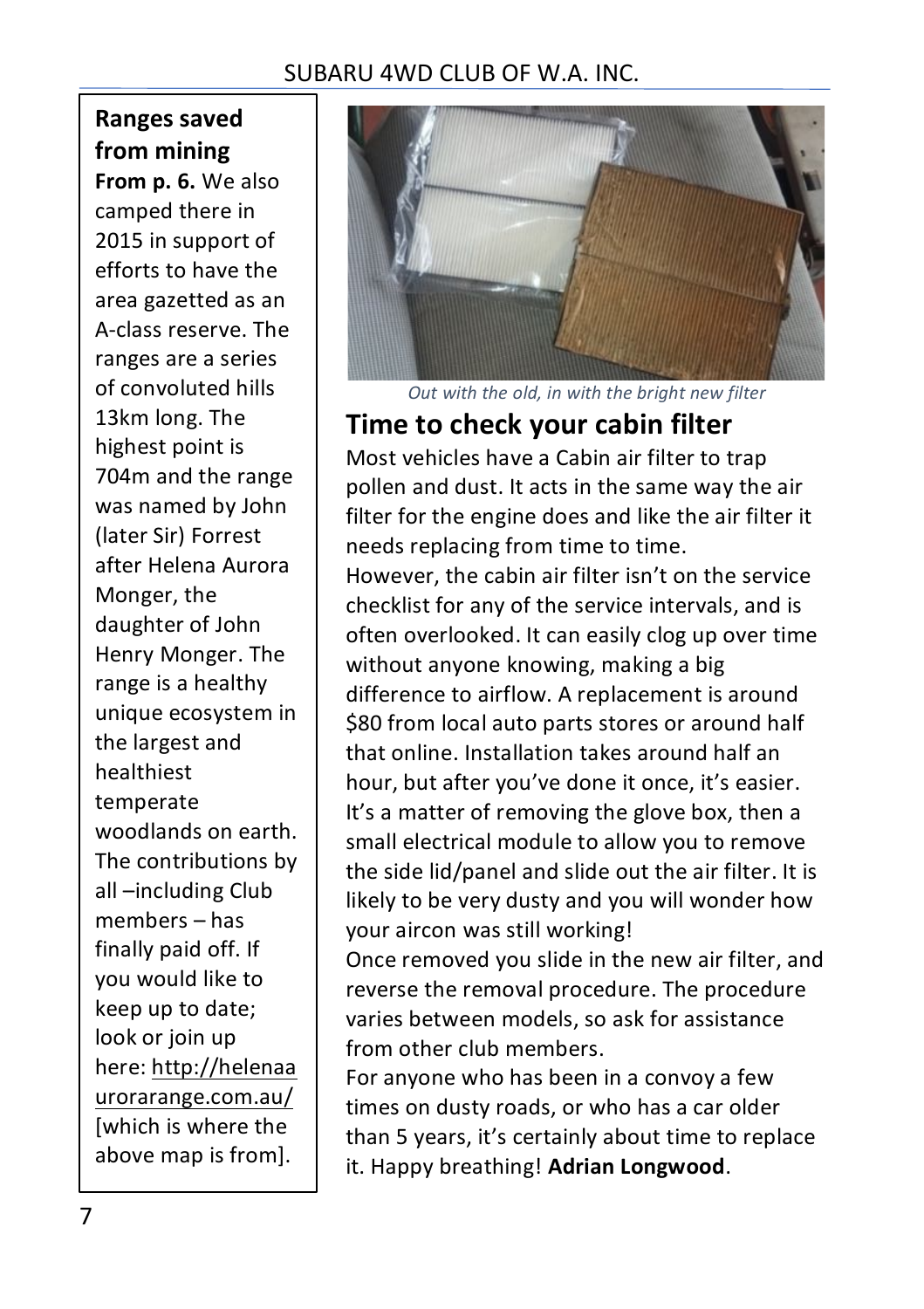## **Annual Beach Run - Sunday 14 January 2018 TRIP PROMOTIONS/INFORMATION**

**Join us for a very popular run** along the beach, covering terrain our Subarus

float across so well. Suitable for any skill level and guests welcome. Beach Run along Preston Beach and stopping for a



relaxing lunch. And maybe a swim. **Bring:** UHF Radio (these can be hired from the club). Air Gauge/Deflator, Air Compressor, Chair, Food/Drinks, Sand Flag & Shade.

**Contact:** Adrian Longwood 0424 723 558

## **Yeagarup weekend**

We are heading back to Yeagarup for the **March long weekend**. Yeagarup Hut is located around 45min drive from Pemberton township, on the south side of the Yeagarup Dune system; the largest landlocked dune system of their type in the Southern Hemisphere. From the hut is an 8km 4WD drive to the Southern Ocean and the mouth of the Warren River. The hut has a large communal dining area, toilets and hot water. Sign up on the Trips page

**Expressions of interest** are being called for two longer trips in the middle of the year



**Bungle Bungles**, Purnululu National Park in July-August.



**Flinders Ranges**, South Australia. 16 June- 8 July **via Goog's Track** and the Trans Australia rail track. Contact Ian Johnson for the Bungle Bungles and Stephan Millett for the Flinders Ranges

Flinders photo: @tscharke. Purnululu photo: Bäras CC licence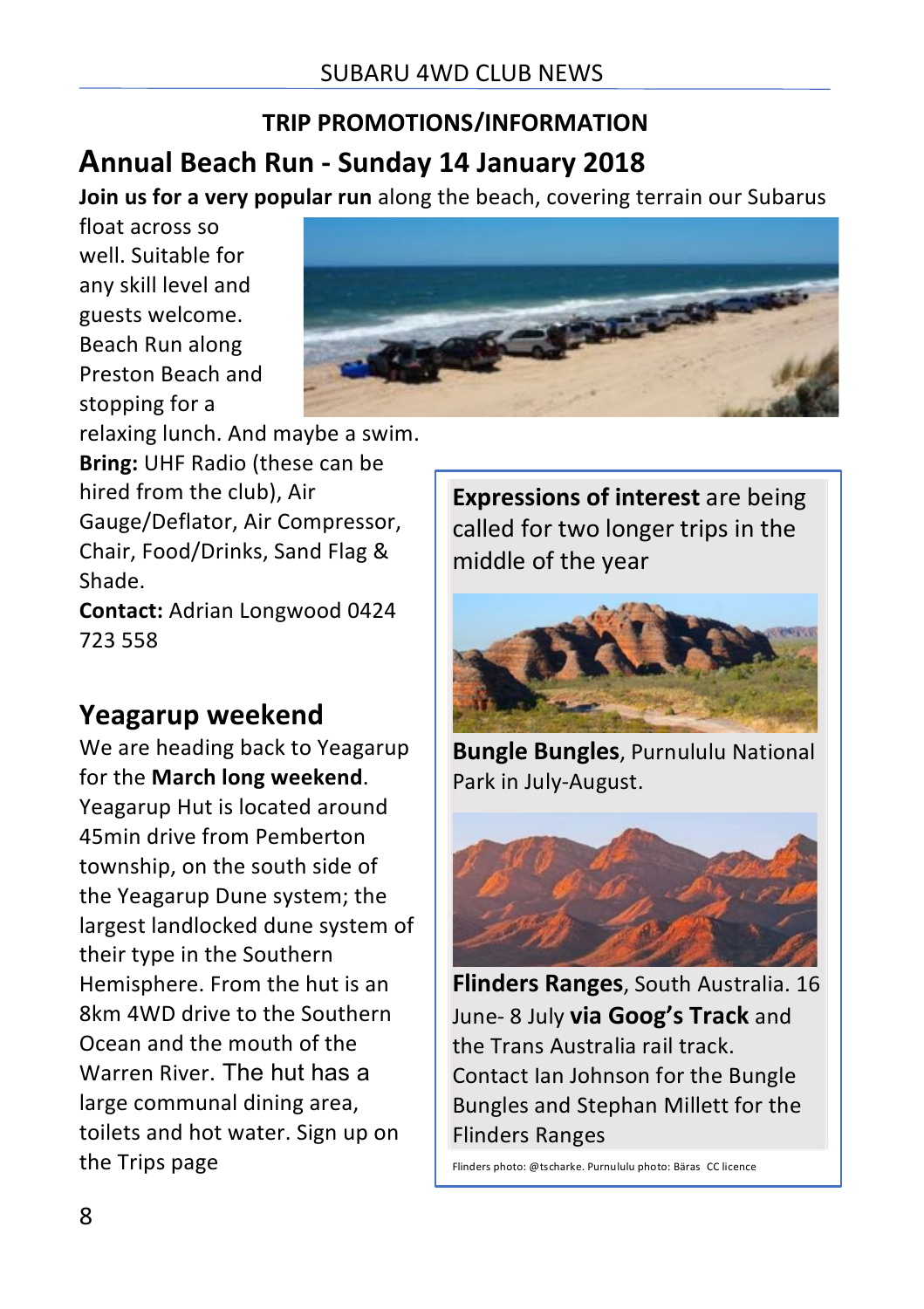## **Get around to Northcliffe.** January 26-28 2018 **TRIP PROMOTIONS/INFORMATION**

**Over the Australia Day long weekend, come to the Round Tu It Caravan** 

**Park** in Northcliffe. From here we will drive to nearby beaches and forestry tracks and sample some great local produce.

Northcliffe is a little town south-ish from Pemberton. Some of the local sights

include Moon's Crossing, Mount Chudalup and the Warren River. We'll head down on Australia Day and come back on Sunday. We'll be staying at the Round Tu It Caravan park just out of town 

(details are below).

**You will have to** 



**book your own site so be quick before they run out.** I am sure there are other options for accommodation around the area if you're looking for other digs.

On Saturday you can either adventure out towards Lake Maringup and Broke Inlet, head down to Windy Harbour, explore the many back roads or head over to Pemberton and Manjimup to climb trees.

**Wanneroo warning Over summer, the City of Wanneroo is enforcing rules that** prohibit driving on all **beaches** within its **boundaries. Fines apply**. 

If you need something to enable you to come along, please let me know and I will try to help you out.

Round Tu It Caravan Park - 9776 7276 http://www.aroundtu-it.com.au/ Camping/caravanning - \$15/person/night Chalet - \$175 (2 people)/night Unit (3 people) - \$75/night **Contact: Travis Maskey 0422 815 737**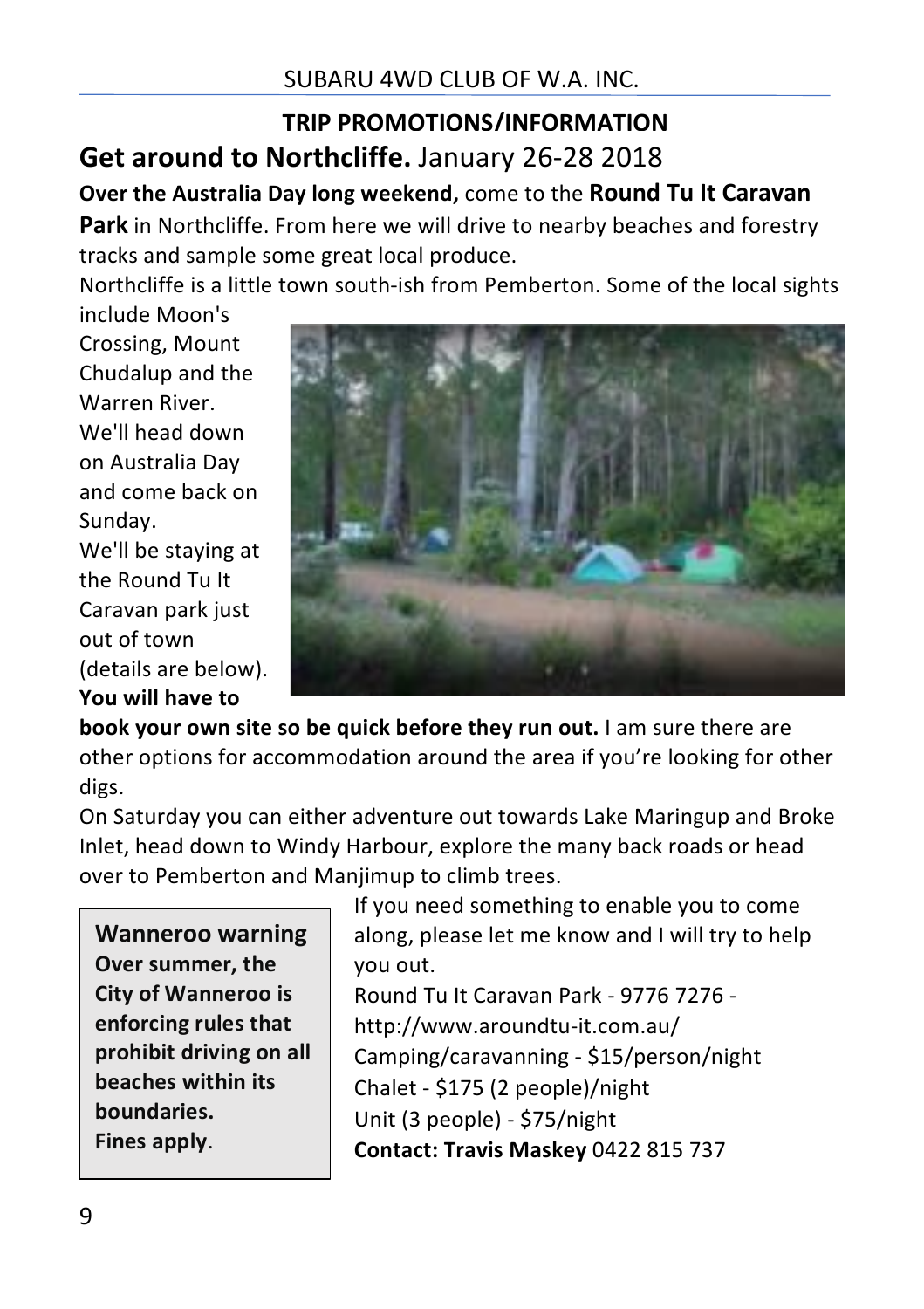## **TRIP PROMOTIONS/INFORMATION**

# **Loafing at The Left Bank**

Join fellow Club members for a lazy Saturday morning brekky with views of the Swan River at The Left Bank. Club guests welcome.

#### **Saturday 17 March, 8 am onwards**



The breakfast menu has something for everyone: carnivores (e.g. The Big Breakfast), gluten free (e.g. Smoked Salmon Stack), & vegetarian (e.g. Honey

Roasted Muesli) https://www.leftbank.com.au/breakfast-menu/ This is a very popular social so ioin up on the website or call Joy on 0429 4737 09 to secure a place



**15 Riverside Road, East Fremantle**

## **Beautiful Bremer Mark II**

Good Friday 30 March to Easter Monday 2 April 2018

Let's go explore the **Bremer Bay region again for Easter** – hopefully with less water than last time. when much of the beautiful Fitzgerald River National Park nearby was closed to us. The consolation was some fun puddles on the roads we did get to



drive down and a bit of fishing.

**Location:** Tozer's Bush Camp. **What to Bring:** There is a full camp kitchen and ablution facilities. All sites are unpowered so all camping gear is required. Basic recovery gear would be handy.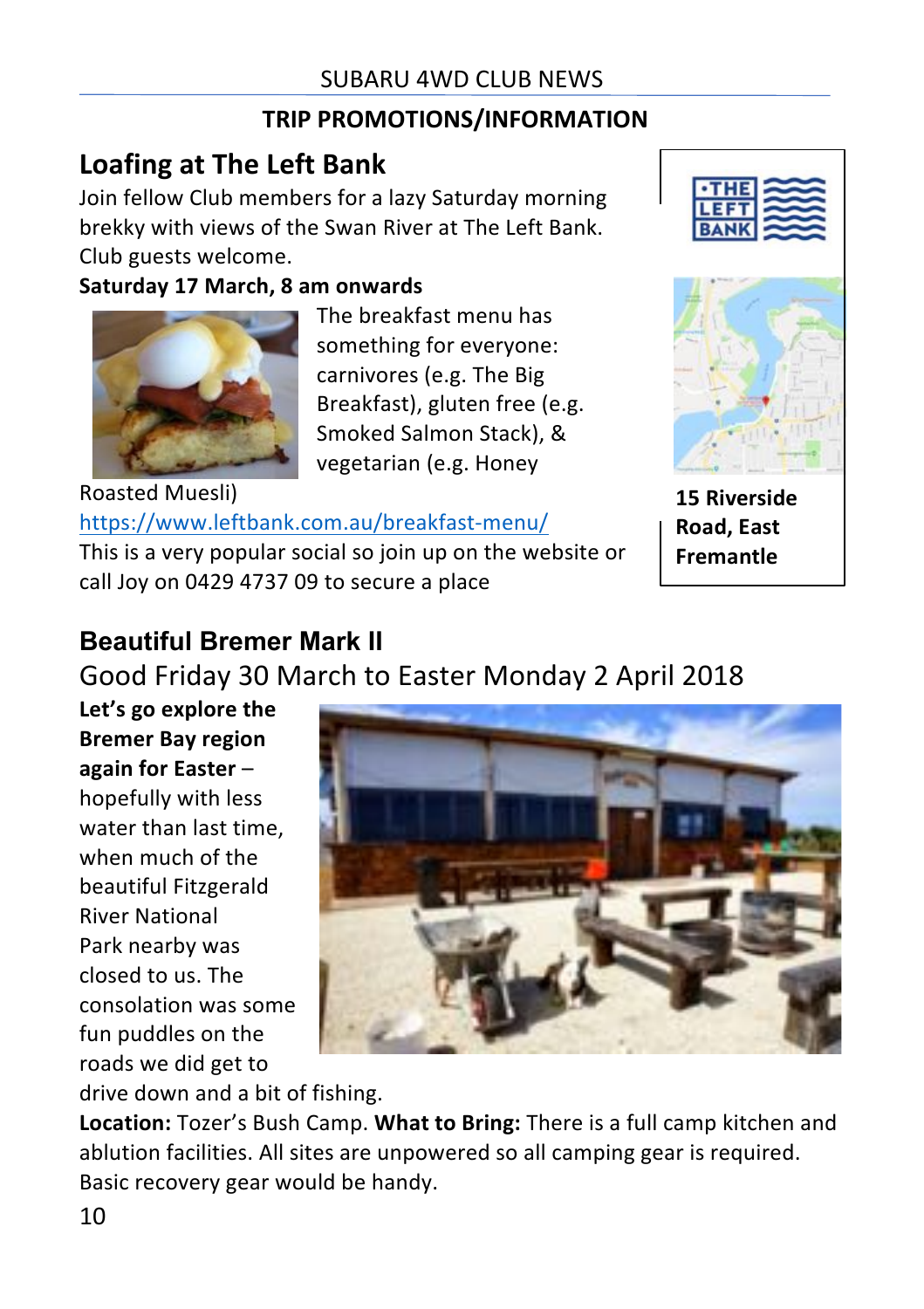#### SUBARU 4WD CLUB OF W.A. INC.

| <b>CLUB CALENDAR</b> |    |               |    |    |    |    |                                                               |  |
|----------------------|----|---------------|----|----|----|----|---------------------------------------------------------------|--|
| January 2018         |    |               |    |    |    |    |                                                               |  |
| S                    | M  | т             | W  | т  | F  | S  | <b>Tue 9th: General Meeting</b><br>Sun 14th: Annual Beach Run |  |
| 31                   | 1  | $\mathfrak z$ | 3  | 4  | 5  | 6  | Fri 26th-Sun 28th Aust Day                                    |  |
| $\overline{7}$       | 8  | 9             | 10 | 11 | 12 | 13 | LWE - Roundtult Northcliffe<br><b>CP</b>                      |  |
| 14                   | 15 | 16            | 17 | 18 | 19 | 20 |                                                               |  |
| 21                   | 22 | 23            | 24 | 25 | 26 | 27 |                                                               |  |
| 28                   | 29 | 30            | 31 |    |    |    |                                                               |  |

| February 2018 |    |    |    |    |    |    |                                                     |  |
|---------------|----|----|----|----|----|----|-----------------------------------------------------|--|
|               | М  |    | W  |    | F  | S  | <b>Tue 6th: Committee Meeting</b>                   |  |
|               |    |    |    |    | 2  | 3  | Sat 10th: Night Drive<br>through Julimar Forest     |  |
|               | 5  | 6  |    | 8  | 9  | 10 | 13th: General Meeting<br>Sun 18th: Swim and Sunset, |  |
| 11            | 12 | 13 | 14 | 15 | 16 | 17 | Fish & Chips at City Beach                          |  |
| 18            | 19 | 20 | 21 | 22 | 23 | 24 |                                                     |  |
| 25            | 26 | 27 | 28 |    |    |    |                                                     |  |

| <b>March 2018</b> |    |    |    |    |                |    |                                         |  |
|-------------------|----|----|----|----|----------------|----|-----------------------------------------|--|
|                   | М  |    | W  |    | F              | S  | Sat 3rd-Mon 5th: Yeagarup<br>Hut        |  |
|                   |    |    |    | 1  | $\mathfrak{p}$ | 3  | Tue 6th: Committee                      |  |
|                   | 5  | 6  |    | 8  | 9              | 10 | Meeting<br>Tue 13th: General Meeting    |  |
| 11                | 12 | 13 | 14 | 15 | 16             | 17 | Sat 17th: Breakfast at the<br>Left Bank |  |
| 18                | 19 | 20 | 21 | 22 | 23             | 24 | Fri 30th-Mon 2nd: Faster at             |  |
| 25                | 26 | 27 | 28 | 29 | 30             | 31 | Tozer's near Bremer Bay -               |  |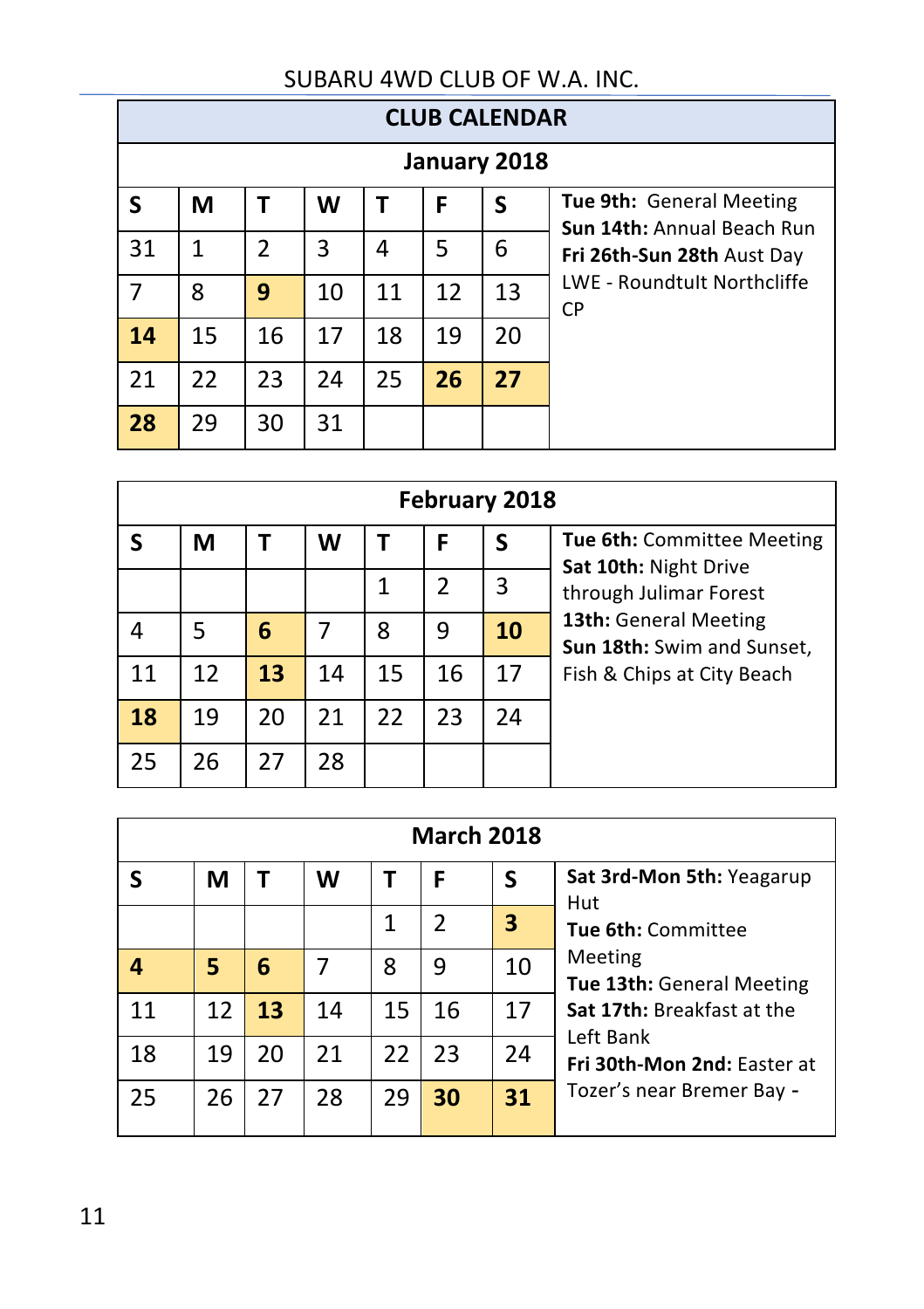| <b>CLUB CALENDAR</b> |                |    |    |    |    |                |                                                        |  |
|----------------------|----------------|----|----|----|----|----------------|--------------------------------------------------------|--|
| <b>April 2018</b>    |                |    |    |    |    |                |                                                        |  |
| ς                    | M              |    | W  | Т  | F  | S              | Fri 30th-Mon 2nd: Faster at<br>Tozer's near Bremer Bay |  |
| 1                    | $\overline{2}$ | 3  | 4  | 5  | 6  | $\overline{7}$ | April 25: Anzac Day                                    |  |
| 8                    | 9              | 10 | 11 | 12 | 13 | 14             | extended trip to the<br>Wheatbelt                      |  |
| 15                   | 16             | 17 | 18 | 19 | 20 | 21             |                                                        |  |
| 22                   | 23             | 24 | 25 | 26 | 27 | 28             |                                                        |  |
| 29                   | 30             |    |    |    |    |                |                                                        |  |

|    | <b>May 2018</b> |    |    |    |    |    |                                                          |  |  |
|----|-----------------|----|----|----|----|----|----------------------------------------------------------|--|--|
|    | M               |    | W  |    | F  | S  | Trips for May are being<br>finalized, but are likely to  |  |  |
|    |                 | 1  | 2  | 3  | 4  | 5  | include an exciting new set                              |  |  |
| 6  | 7               | 8  | 9  | 10 | 11 | 12 | of tracks along the Scarp to<br>Albany.                  |  |  |
| 13 | 14              | 15 | 16 | 17 | 18 | 19 | If you wish to lead your first                           |  |  |
| 20 | 21              | 22 | 23 | 24 | 25 | 26 | trip, here is your chance to<br>propose an idea. Contact |  |  |
| 27 | 28              | 29 | 30 | 31 |    |    | David Peck for assistance.                               |  |  |

#### **SCHOOL AND PUBLIC HOLIDAYS**

**School Holidays:** December 15 - January 30, April 14 - April 29 **Public holidays:** Dec 25 & 26, January 1 & 26, March 5 & 30, April 2 & 25

**UPCOMING TRIPS** June 2-4**: 4WD Association Gathering at Kalgoorlie** . **Long trips:** June 16 – July 8 **Flinders Ranges and Goog's Track; August Credo; August Purnululu. Note changes for Purnululu Pre & Post.** The duration is 4 weeks from 22<sup>nd</sup> July. Options to join or depart anywhere on the return section, which may help people with less leave.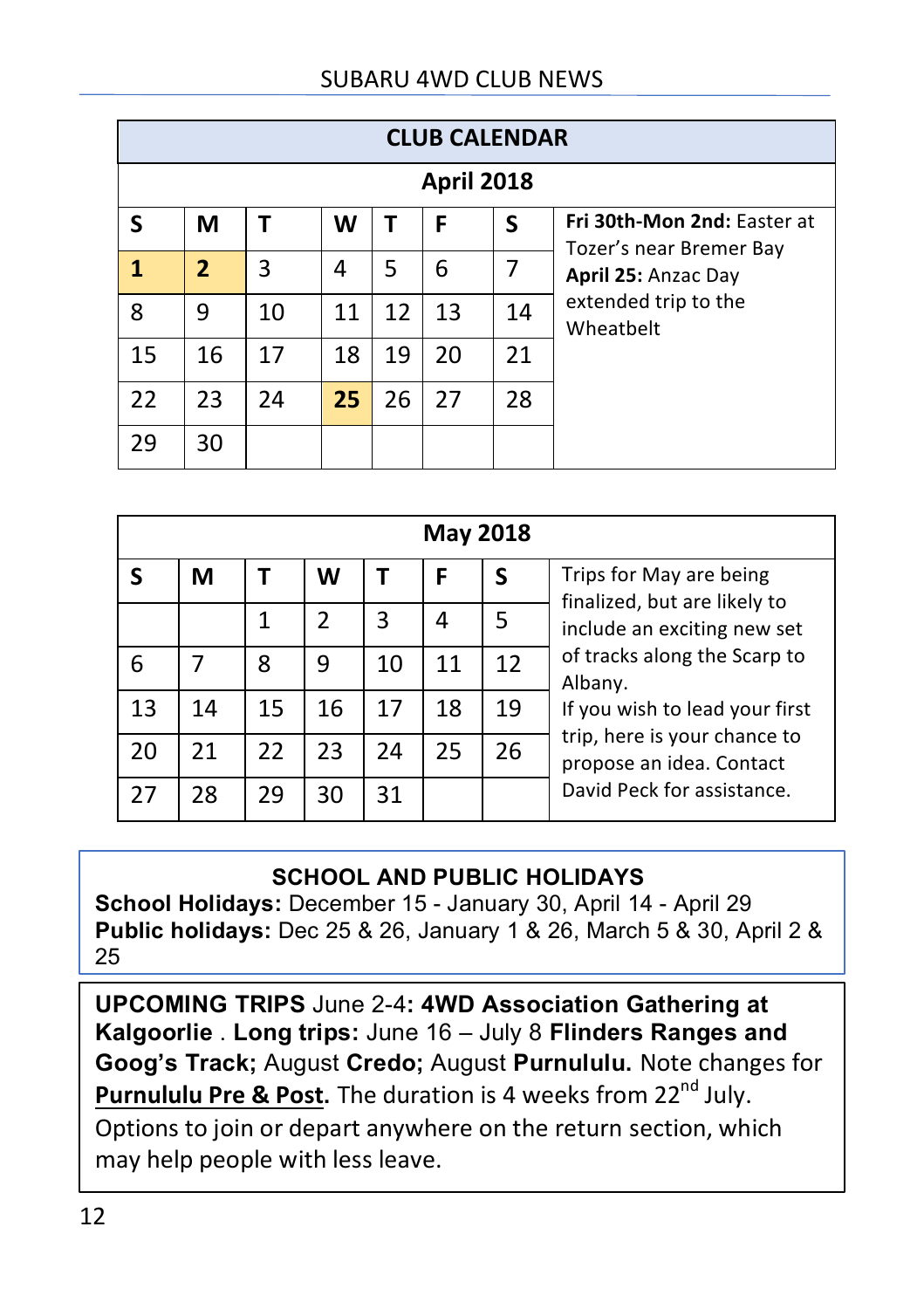#### **TRIP PROMOTIONS/INFORMATION**

# **Julimar forest night drive.**

February 10, 5pm onward

On this Saturday trip, we will be heading out for a night drive north of the Avon River in the Julimar State Forest.

We have done this trip during the day previously but for a change we thought we would try it at night. For those who have not driven on dirt tracks in the dark, this is a good opportunity to learn how to do it safely.

The plan is to meet at 5pm at Gingers Roadhouse, 1383 Great Northern Highway, Upper Swan then to travel in convoy to Blackboy Ridge, where we will stop for a picnic dinner. There are toilets and picnic tables available. Whether we can use gas stoves will depend on any fire restrictions in place at the time, so if you want to be sure of a hot dinner bring it along already heated. Otherwise just bring a cold picnic.

After dinner we will continue along forestry tracks through the lovely Wandoo forest  $-$  which take on a very special character when lit by headlights. There are options for people to leave earlier by taking one of several roads heading back to Great Northern Highway. Just check with the group leader before leaving. We will be finishing the trip in the Avon Valley national park where there is a campsite available for those who want to stay the night, but no campfires will be permitted.

**Meet at:** Gingers Roadhouse, Great Northern Highway, on 10<sup>th</sup> February at 5pm

**Bring**: a radio, a full tank of fuel, food and drink. Some basic recovery gear too, would be a good precaution.

**Contact:** David Peck on 0402 177 886





**Swim and Sunset**  Sunday 18 February 2018 Pack a picnic or grab something to eat at one of the cafés and join us from 4.30pm for dinner as we watch the sunset over the ocean at City **Beach.**

**Meet** on the grassed area to **the north of the cafés at City Beach.**

Have a splash in the waves if **it's** warm or just admire the **view.**

**Contact:** Jo Norton 0411 151 024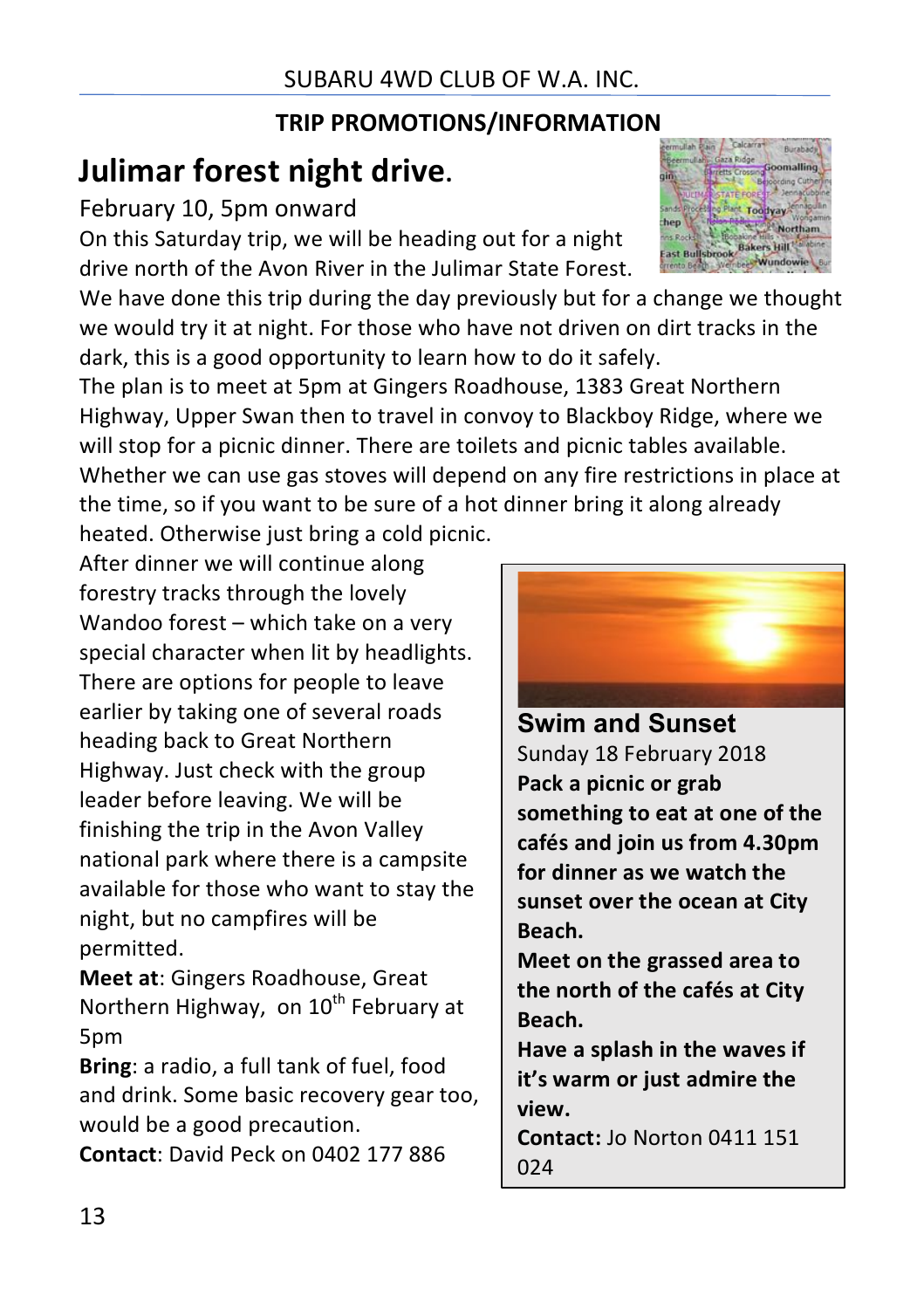#### **TRIPS AND SOCIAL REPORTS**



*Keith*



*Keith and John discuss barbecue technique Ian Joy*



*Tony and John and a happy bunch of members*

## **Christmas at Jo's**

Jo again hosted the annual Christmas get together, and again the food was good and the company great. There was a good turnout, and the weather was warm enough to entice some into the pool. Tony's surprise contribution was a jelly dessert ... with no mousse in sight. Thanks Io.





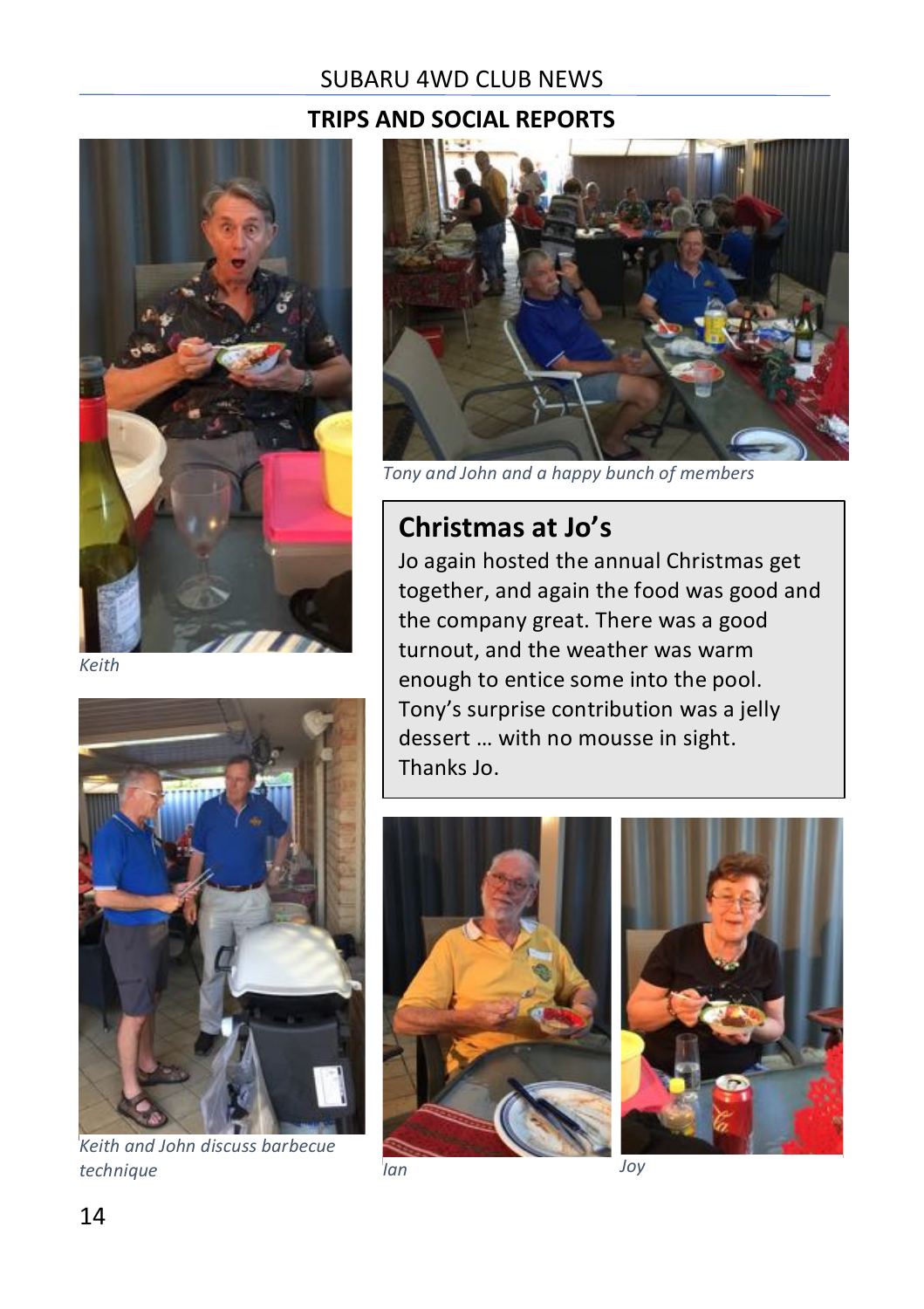#### **TRIPS AND SOCIAL REPORTS**

## **Rudall River Reconnoitre Day 17 21 August**

Lorna Glen - Day Trip to Sydney Heads

It had occurred to me during this trip that this was a 'tryptic trip' – three in one. Our first week was Perth to Veteran's Retreat via Marble Bar, the second Running Waters through the Rudall River National Park (Karlamilyi) and our third and final leg was our sojourn back at Lorna Glen (Matuwa). Today's trip was led by Jim and Chris and was about 300km return to just beyond Sydney Heads. We were unable to make this trip last year due to rain and poor road conditions.

For this outing, the 'petrol car ladies' were passengers in diesel vehicles to conserve our fuel as ULP is not available at Lorna Glen. Keith and Tony left early with Mark (DPaW) to hopefully locate two buzzards and visit the

compound. They met up with us at the compound fence where we headed off on a short cut side track that met up with the Granite Peaks. We found Granite Peaks Road to be in a great condition compared to last year. There were a few rough and lumpy bumpy bits but overall a speed of 80 – 90kmph was achievable for most of the drive. Passing the old Earaheedy Homestead site (Kurrara



*Climbing the breakaway*

Kurrara) we reached an established picnic spot at Sydney Heads with information boards and a water tank. The waterhole was dry but the trees provided lovely shade for our morning tea.

Jim then led us a short distance up the road and onto a steep, gravelly track to the top of the breakaway. This afforded sweeping views of the valley and land beyond. Kangaroos hopped below us, possibly disturbed by our vehicles on the way up.

After descending the breakaway and another short drive we cut into Imbin Pool. Here there was a little stagnant water above which on the pool walls were oval marks made by Aboriginal people to indicate the presence of waterholes in the area. There was also a 'whitefella' engraving in the rock from 1929 when the area was being explored. Cont. p. 16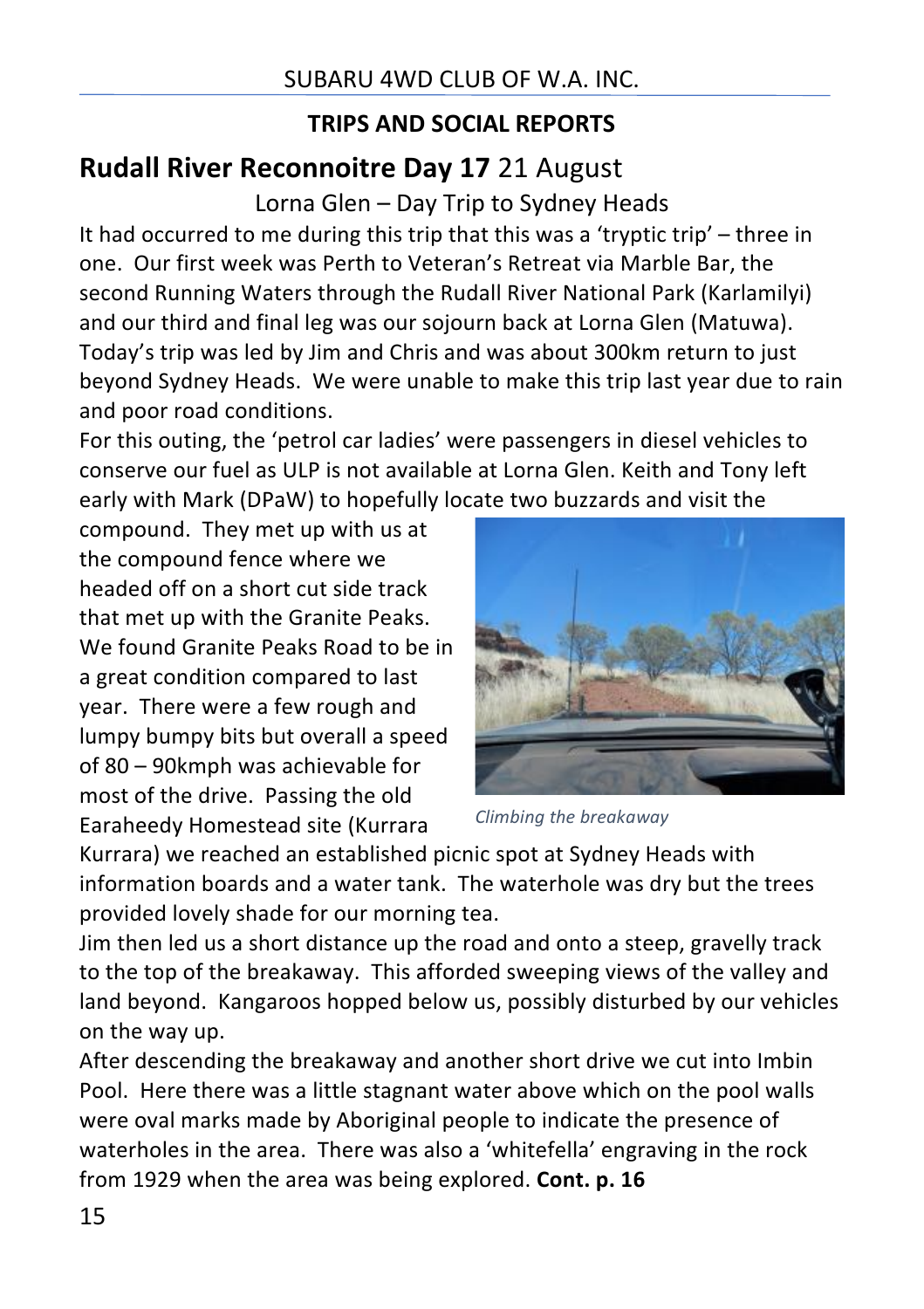#### **TRIPS AND SOCIAL REPORTS**

**From p. 15.** On the road again we began the return journey back to Matuwa along Granite Peaks Road. We stopped at the old Earaheedy Homestead site for our lunch. Earaheedy is also part of the DPaW conservation area adjoining Matuwa. The old homestead has been bulldozed and all that remains is a heap of dirt. There were remnants of the old shearing shed but white ants are eating out what remains of the wooden frame and I doubt they will be standing for much longer.

With some intrigue Jim advised us that on the way back to Matuwa the group would call into 'City Beach' to see some water birds and a pink lake! This 8km side trip did not disappoint! A much bigger lake thank Pink Lake, City Beach is a striking pink/red colour contrasting with the surrounding green vegetation and creamy spinifex. Keith and Tony identified the waterbirds as red-necked

avocets. An electric fence runs through the middle of the lake and earlier in the year it had to be switched off as significant rainfall resulted in the electric strand of the fence being submerged.

A fascinating sight on the road into City Beach were the ant nests which had been built with spinifex on the outside to stop water going in. They looked like mini spare tyres!



*Spinifex ant nest on the track to 'City Beach'*

After a short drive on the drier shore of the lake we headed for 'home'. The group seemed to be grateful to return to the homestead in time for some rest and recuperation before dinner. A combined effort by David, Stephan and Deb produced a hearty shepherd's pie for dinner. It was enjoyed by all and was enough for two meals!

On the trip out to Sydney Heads the 'girls' were invited to drive the respective diesel vehicles they were travelling in. Jo took over from David after the steep descent of Sydney Heads. She thought that due to her being familiar with her automatic Oscar she would more prone to stalling the manual diesel which she did on one occasion. **Cont. next page**.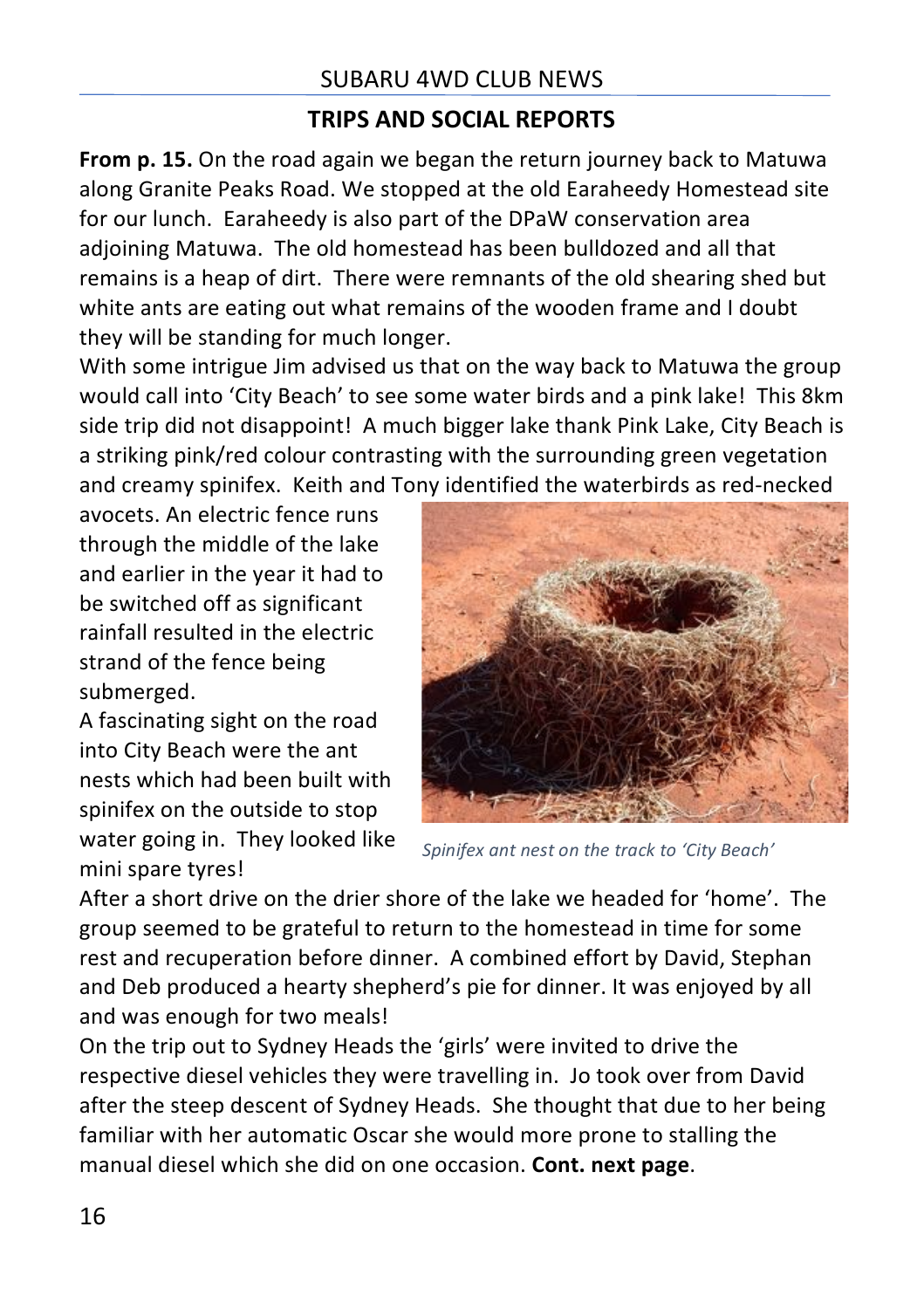#### **TRIPS AND SOCIAL REPORTS**

**From p.16** When Jo and David got out at Imbin Pool David made a Freudian slip saying, 'That was fairly painful' instead of 'painless'!!

Deb drove Stephan's car from Lorna Glen to Sydney Heads. On starting the car Stephan stated categorically, 'You will stall this car because of it being a diesel plus a heavy-duty clutch'. I was concerned about all the electronic gadgets as I wondered if I was driving a car or flying a plane!! Like all good pilots I did not stall!! I learnt a lot in those 100kms or so about driving a diesel, torque, power bands, tyre size and pressure,  $6<sup>th</sup>$  gear and how to accidentally over rev the engine by going into  $3^{rd}$  gear instead of  $5^{th}$ !! That was Freddie Mercury's fault as he was rather loud and 'travelling at the speed of light....'!!!

It was a great day, and on reflection satisfying to see the sights we missed out on last year due to the rain. Thank you Jim and Chris.

## **Day 18 Rudall River Reconnoitre 22 August**

#### Feral Cat Tracking

This particular morning Jo and I didn't have an allocated job. The Martu camp had a large number of residents who arrived Monday afternoon, including the federal Commissioner for Endangered Species and Martu representatives from across communities including Kiwikurra. There was also a delegation from the Northern Territory. Everyone had come together to learn about tracking and culling feral cats.

The day began with an 'introduction'. The ground outside the Tractor Shed was divided into four to represent the skin groups. When it came to Jo and I we were asked who we were 'brother or sister to'. Tjoki said we belonged to his group so we joined the Wiluna Martu mob. Two elders including Lena from Wiluna led the division and discussion on skin groups and their meanings. This was a very interesting and concrete way of explaining skin group and how it provided a social structure  $\rightarrow$ including who could marry whom.

Following this we returned to the shed for a series of presentations using a projector set up on a 44 gallon drum! The community representatives from Kiwikurra shared their experiences of tracking and killing feral cats. I was very surprised to learn at this point that they eat the cats and **Cont.** p. 19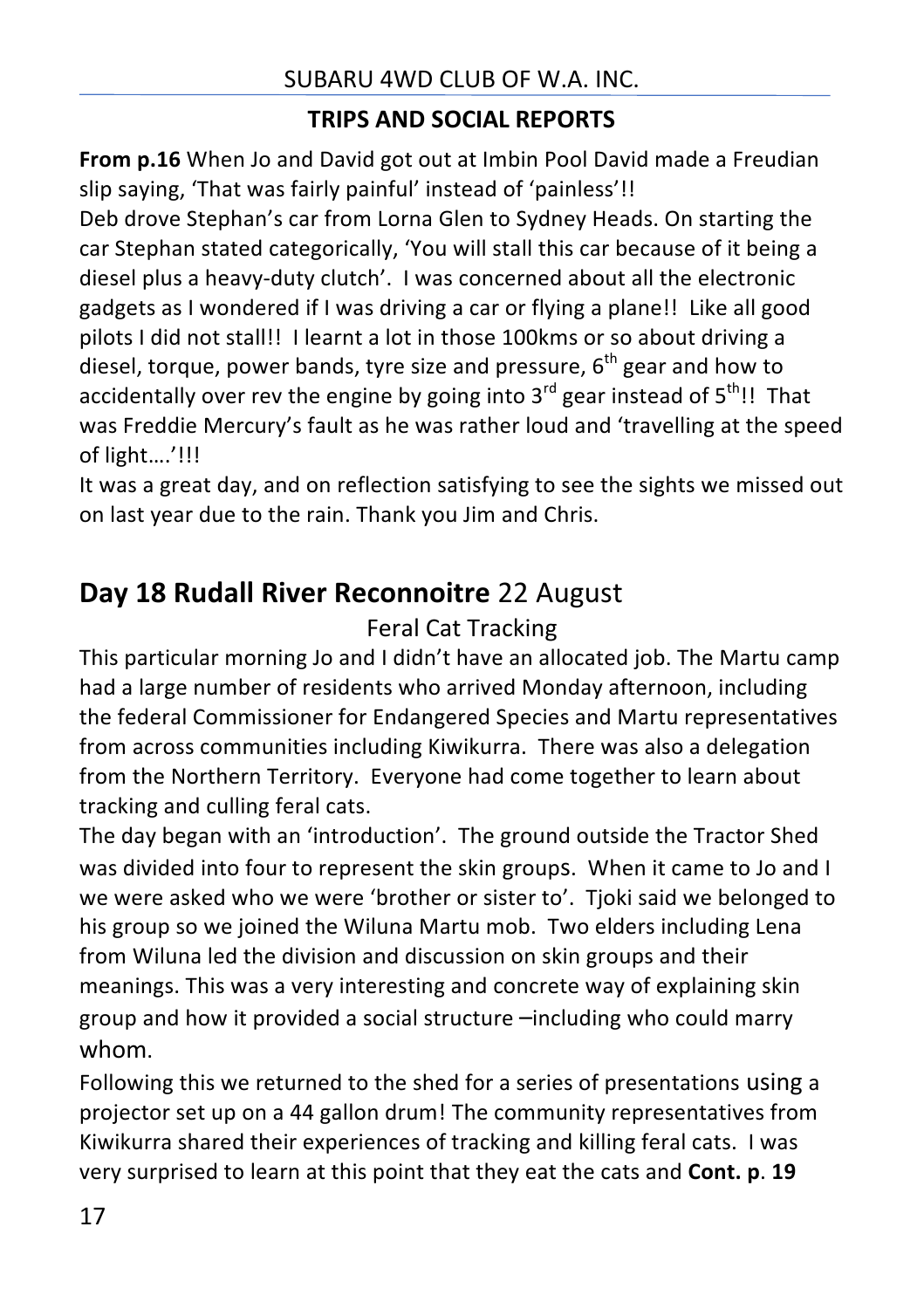



Get \$350 worth of Genuine Accessories FREE! When you buy your Subaru from Subaru Wangara Exclusive to all Subaru 4WD Club Members

Contact Liam Manning at Subaru Wangara





Receive a 4//L AHG Fuel Discount Card with every service or vehicle purchase\*

# www.subaruwangara.com.au

\*visit www.ahg.com.au/shell-coles-express for details

# Subaru Wangara (08) 9309 7888

10 Berriman Drive, Wangara email us new@subaruwangara.com.au

> Subaru Wangara

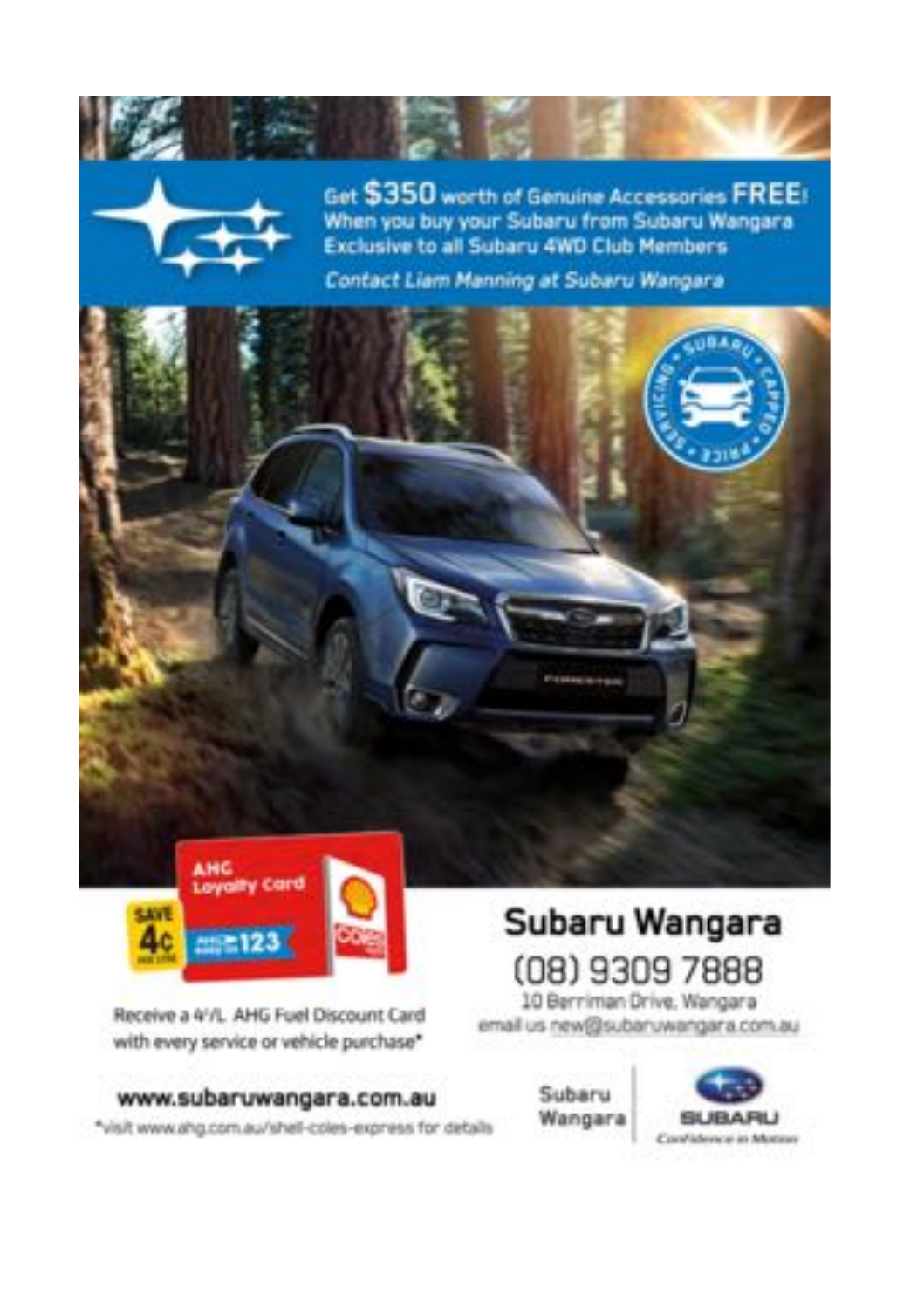### **TRIPS AND SOCIAL REPORTS**

**From p. 17** the meat is seen as a delicacy. A young ranger told me a couple of days later it tasted like 'young joey'! After a cat is killed they are gutted to determine what they have been eating such as lizards, grasshoppers or bilbies.

Community members who kill a feral cat can claim a \$100 purchase order for the local store. When they ring Bush Heritage, information is gathered as to when it was killed, where, maturity, and stomach contents. A vet presented

on the humane way to kill a feral cat and to ensure it is dead. He also discussed 'social licence' in relation to how the killing of feral cats is perceived by the wider community in Australia.

After this Mark from DPaW demonstrated how to set a leg trap for cats and particularly how to place sticks to lure them into the trap. The leg trap is lined with rubber so will hold but not injure a cat. Mark put his hand into the set trap to demonstrate this. Mark had dragged several of the tracks prior to the Martu people's arrival so tracks of cats could be easily seen and everyone could go out and learn how to track. The



The day before we left Lorna Glen I was sitting quietly out at the airstrip and this is what appeared….

ladies from Kiwikurra said it can take 30 minutes to 4hrs to track and kill a feral cat. The group went out after lunch so the Kiwikurra mob could teach the Wiluna mob the art of tracking. There were a number of tracks seen including perenti, dogs and cats but no cats were seen. Mark dragged the tracks again that evening.

The next day the group tracked a cat for about 2hrs. The lady from Kiwikurra identified from the tracks the cat was pregnant. Indeed they successfully tracked this cat and killed it and it was pregnant! Thank goodness we weren't invited for dinner!! Deborah Thyne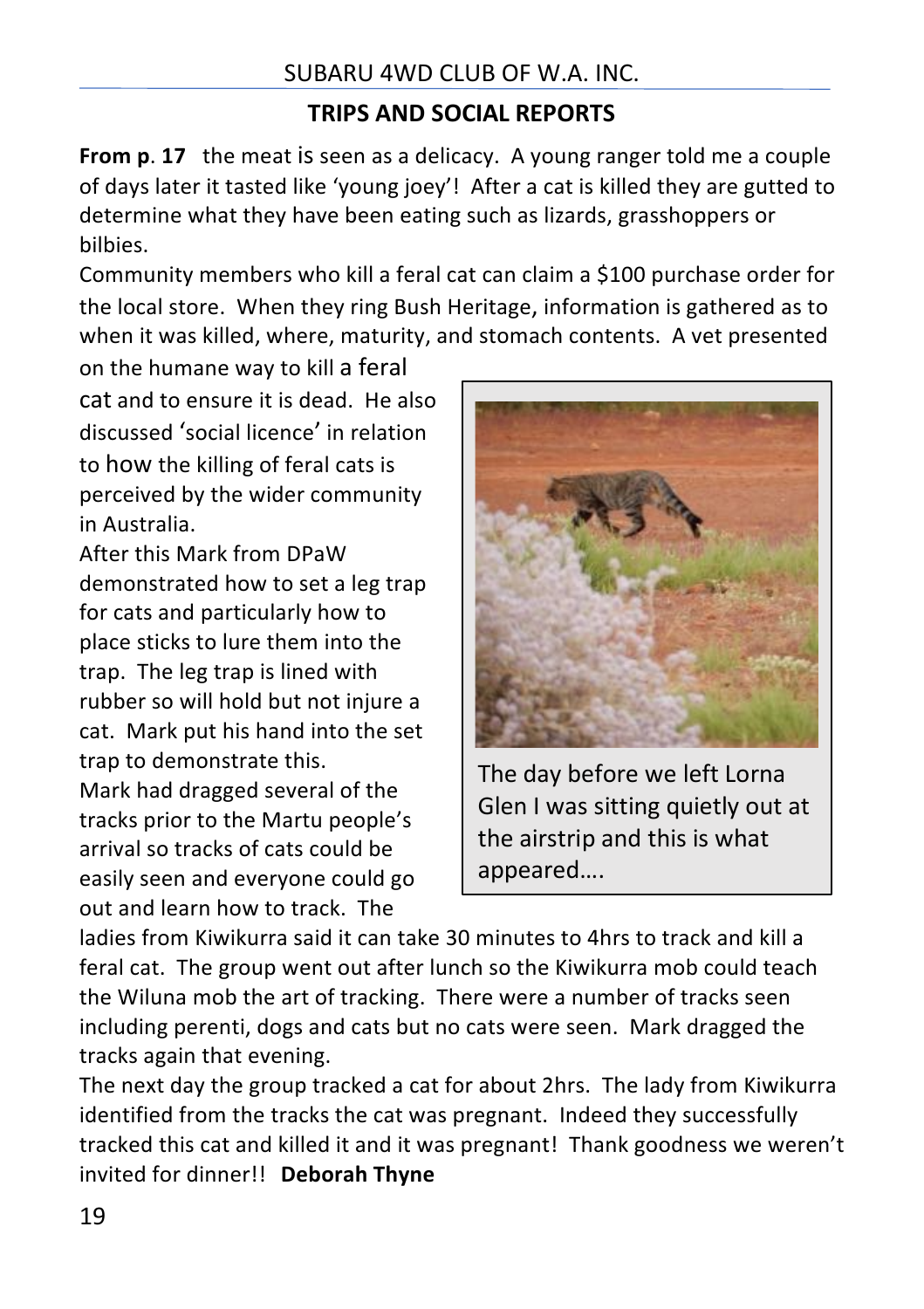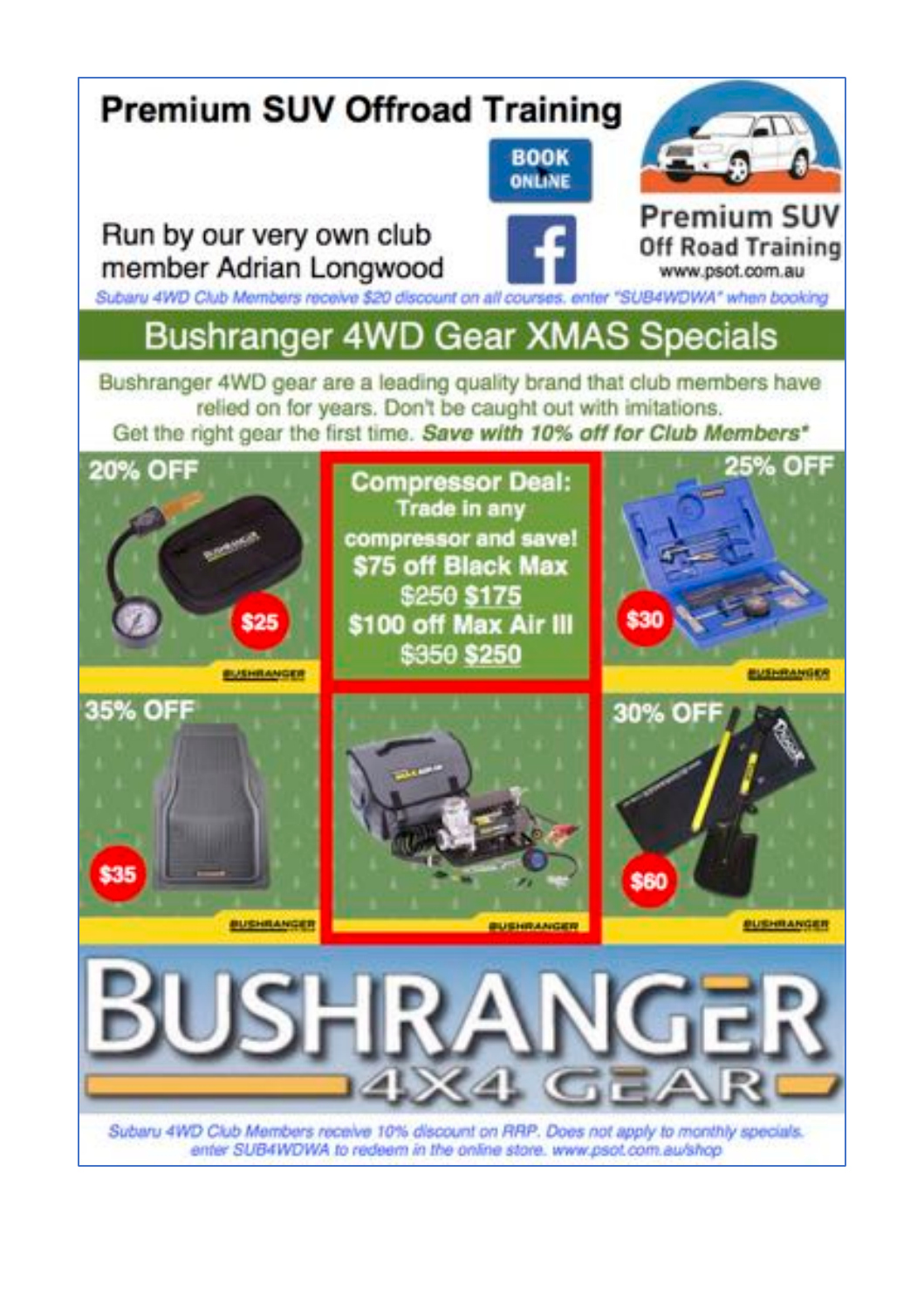## **TRIPS AND SOCIAL REPORTS**

## **Rudall River Reconnoitre Days 21, 22 & 23.** August 25-27

**Day 21** – Our time at Lorna Glen was up – P&W staff were leaving and so were we. It had been a great stay, with time to have look around the station. And we managed to make a significant contribution to station maintenance – the shed frame we built last year had a roof; some corrugated iron wall sheeting that had been blown off the shearing shed off was put back up again; and real progress was made on completing the Martu house. Keith and I left early for a final spot of birding at the station before returning

to the homestead in time for a 9.30 departure. It had been raining and the

track was wet on the way out. but thankfully not too wet and we all got through without any trouble, although the cars were now showing signs of the muddy track!

We arrived at Wiluna in time for lunch. We decided to try out the new café and buy our diesel there as it was cheaper that the main servo down the road. We met up at the park and left

*[L-R] Dave, Keith, Stephan, Tony, Jo and Deb celebrate the end of the trip (and Deb's job)* at the *Sandstone Hotel*

Wiluna around 12.50, heading for Wanjarri.

As we headed south and the weather got worse (steady rain), we decided to give Wanjarri a miss and continue on further to Sandstone. Rooms were booked and a dinner reservation was made. Deb had received news at Wiluna that her position at Country Health had been made permanent and she was elated. Champagne was to be ordered for dinner with her compliments!

We stopped for afternoon tea at the Dead Camel parking bay on the Sandstone Road. Yes, that's right, there was a dead camel at the parking bay! Still, it was downwind, so afternoon tea proceeded. When finished, we then drove through to Sandstone and checked in to our accommodation at the National Hotel, which was established in 1907. Dinner went down well, aided by the champagne Deb ordered.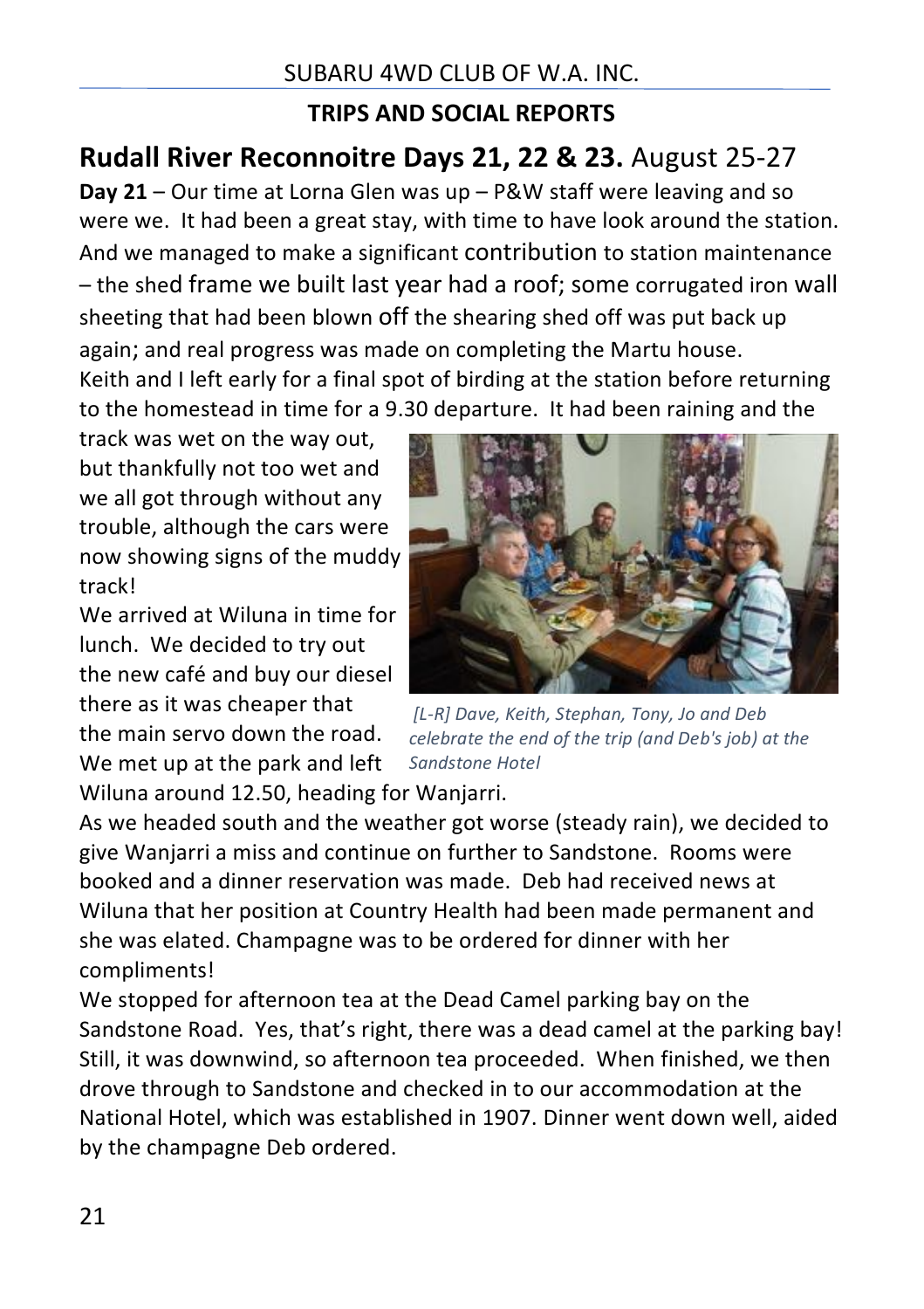#### **TRIPS AND SOCIAL REPORTS**

**Day 22** – Keith and I had decided that we wanted to take some time on the way home for some more birding (apparently there was a good birding spot just west of Sandstone); the others wanted to push on through to at least Dalwallinu Ibut ultimately ended up travelling all the way home to Perth]. The birding spot west of Sandstone was OK and a few good shots were taken. We also noted that the spot was good for camping with large open areas.

From that spot, we continued on west heading for Mount Magnet. We stopped on the way for a few photos of Torresian Crows feeding on roadkill. We stopped again for morning tea further up the road and were extremely lucky that Keith spotted some Chestnutbreasted Quail-thrush (which are not all that common). These birds



were on Keith's birding hit list and he had hoped to find them at Lorna Glen. Many photos were taken! After morning tea, we headed on through MM to the Granites where we stopped for more good bird good photos and lunch. Then we went back into MM to fill up with diesel and buy ice-creams before going through Payne's Find to Ninghan Station, where we stayed for the night.

**Day 23** – After a night punctuated by the noise of a squeaky windmill, we got up, had some breakfast and then went birding for a while. We then left the station heading for home, making birding stops at Jibbering Rocks and Nature Reserve and at Nugadong Nature Reserve. Our lunch stop was at New Norcia. Then through to Perth and home non-stop.

**Contributions** Please send magazine contributions to editor@subaru4wdclubwa.asn.au. Contributions are welcome on any Club-related topic. Word documents, no formatting please.

My thanks to Keith for agreeing to travel together in his car and for his keen birding eye, without which I would not have half as many new bird photos as I do. Our bird list hit 108! My thanks also to Stephan and Dave for leading a great trip. They did a great job. Tony Richards.